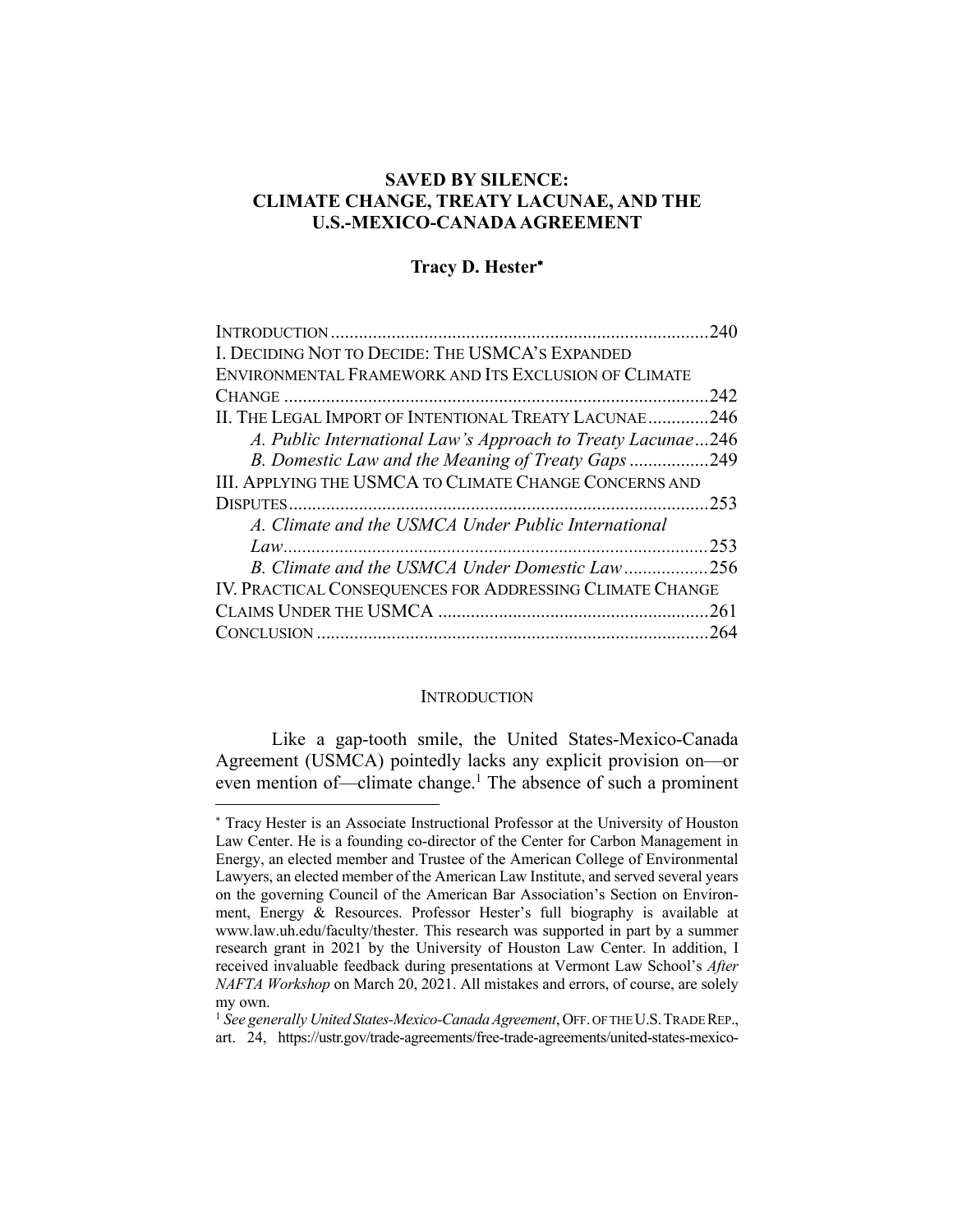concern in one of the world's largest free-trade agreements might seem odd, but this omission did not arise from neglect or simple oversight by the negotiating teams. Given the Trump Administration's highprofile opposition to significant regulatory action on climate change, $2$ Prime Minister Justin Trudeau's commitment to a vigorous climate policy by Canada, $3$  and the shifting flows of Mexico's climate policies due to presidential election outcomes, the lack of language on climate in the USMCA was not a surprise. The more salient question is whether the Parties' conscious and deliberate choice to exclude discussion of anthropogenic climate change hobbles the USMCA's power to govern trade issues affected by climate change policies or effects.

In the political storm provoked by its negotiation and passage, the USMCA drew consistent and harsh criticism for numerous features, including its failure to make deep and substantive changes to the framework established by its predecessor, the North American Free Trade Agreement  $(NAFTA)$ ,<sup>4</sup> and its dilution of direct disputeresolution procedures to protect international investors.<sup>5</sup> When it came to addressing climate change, however, its critics primarily characterized the USMCA as a misfire.<sup>6</sup> Given the Trump Administration's distaste for regulating activities that contribute to anthropogenic climate change, the USMCA notably fails

canada-agreement [hereinafter USMCA] (last visited Dec. 21, 2021).

<sup>2</sup> *See, e.g.*, Samantha Gross, *What is the Trump Administration's Track Record on the Environment?*, BROOKINGS: POL'Y 2020 (Aug. 4, 2020), https://www.brookings .edu/policy2020/votervital/what-is-the-trump-administrations-track-record-on-theenvironment/ (describing the Trump Administration's adoption of a deregulatory agenda aimed at limiting progressive environmental regulations of climate change mitigation and resource management).

<sup>3</sup> *See, e.g.*, Press Release, Justin Trudeau, *Prime Minister Trudeau Announces Increased Climate Ambition*, PRIME MINISTER OF CAN. (Apr. 22, 2021), https://pm. gc.ca/en/news/news-releases/2021/04/22/prime-minister-trudeau-announces-

increased-climate-ambition (explaining that Canada is "taking bold climate action" because "[c]limate change is the greatest long-term threat that we face as a global community").

<sup>4</sup> *See generally* North American Free Trade Agreement, 1992, 32 I.L.M. 612, 612– 799 [hereinafter NAFTA].

<sup>5</sup> *Id.* art. 1115.

<sup>6</sup> *See, e.g.*, Jeffery Schott, *Five Flaws in the USMCA and How to Fix Them*, PETERSON INST. FOR INT'L ECONS. (Aug. 26, 2019), https://www.piie.com/blogs/tr ade-and-investment-policy-watch/five-flaws-usmca-and-how-fix-them.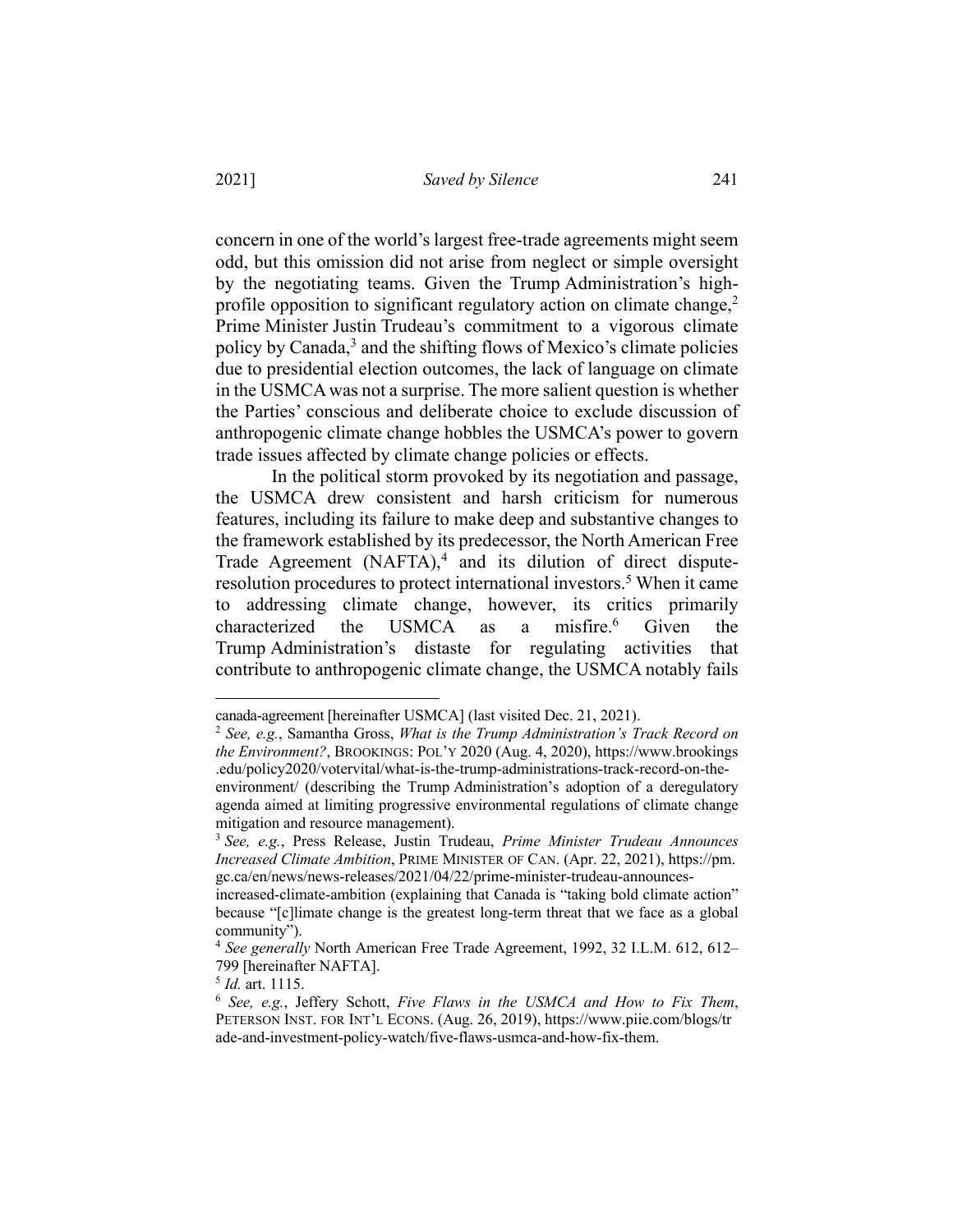to include any express language on the three nations' commitments to mitigate climate change causes and to adapt to its impacts. As a result, the USMCA—despite its expanded and detailed environmental provisions and its recommitment to the environmental enforcement submissions process—was labeled by environmental advocates as "a huge missed opportunity to act on climate."<sup>7</sup>

However, this label offers a misleadingly narrow and simplistic view of the USMCA's scope and power when it comes to climate change. This Article explores the final text and genesis of the USMCA and its implementation by the Parties to trace their careful excision of climate change. The negotiators' painstaking climate change navigation, upon close examination, does not suggest an intent to bar application of the USMCA to climate change concerns. The agreement's deliberate *lacunae* instead seem to mark a careful preservation of the issue for future consideration under other, more general, provisions of the agreement. This approach accords with longstanding international legal precedents on the interpretation of treaties and the interpretive value of deliberate omissions from treaty language. If this view of the USMCA holds true, it offers important opportunities for the Parties to raise climate change concerns and coordinated actions that affect trade and adequate enforcement of environmental standards by the Parties.

# I. DECIDING NOT TO DECIDE: THE USMCA'S EXPANDED ENVIRONMENTAL FRAMEWORK AND ITS EXCLUSION OF CLIMATE **CHANGE**

The environmental roots and context of the USMCA reach back to, of course, NAFTA. As the iconic agreement underlying the creation of one of the world's largest free-market zones for nearly a

<sup>7</sup> Amanda Maxwell & Dan West, *USMCA Is a Huge Missed Opportunity to Act on Climate*, NAT. RES. DEF. COUNCIL: EXPERT BLOG (Dec. 19, 2019), https://www.nr dc.org/experts/amanda-maxwell/usmca-huge-missed-opportunity-act-climate; *see*  SIERRA CLUB, *Members of Congress Take a Stand: For Climate, Against Trump's NAFTA 2.0*, https://www.sierraclub.org/trade/members-congress-take-stand-forclimate-against-trumps-nafta-20 (last visited Nov. 30, 2021) (listing objections from numerous U.S. Senators and Representatives to the USMCA's failure to include any mention of climate change).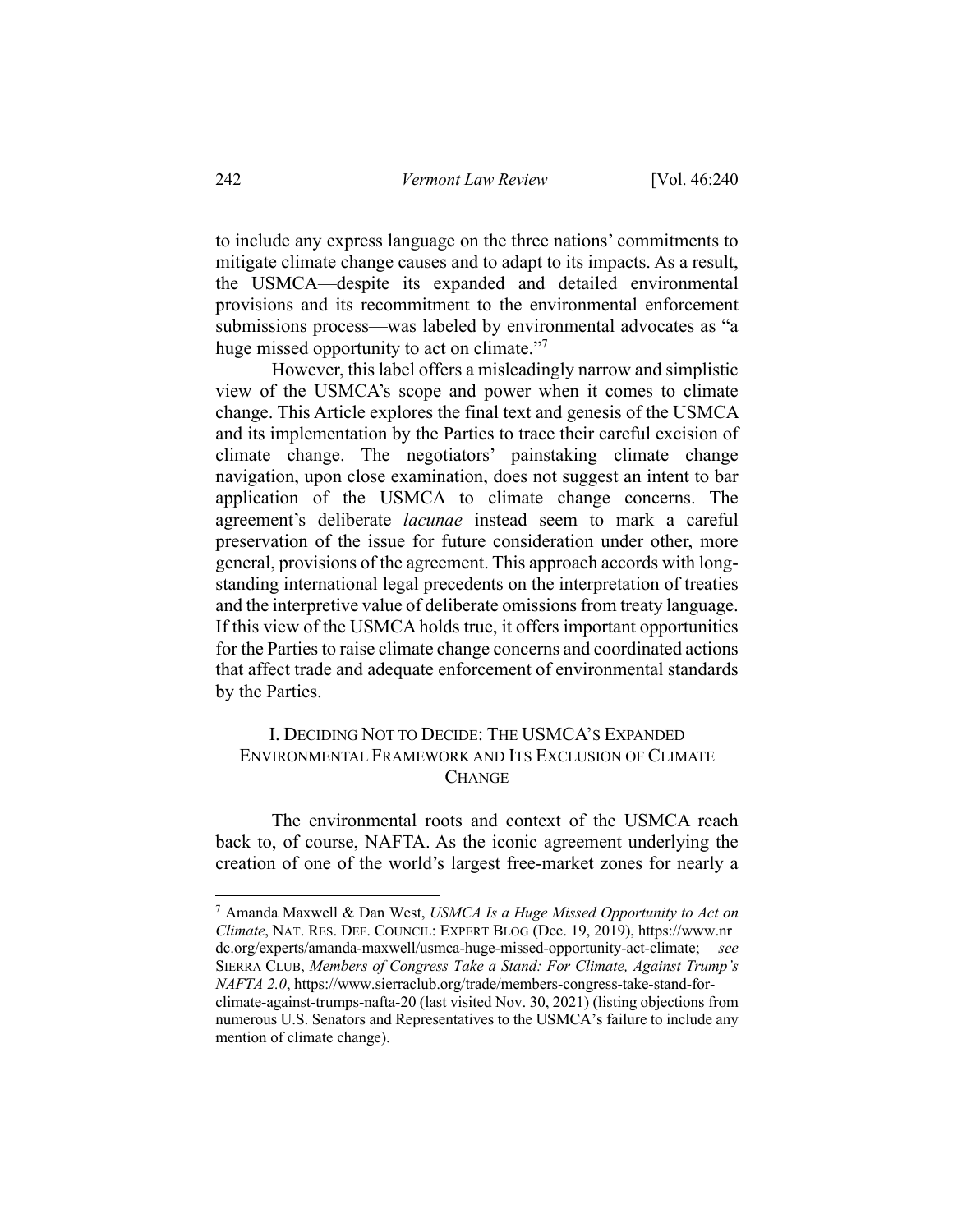quarter-century, NAFTA laid the foundation for expanded trade and investment between Canada, Mexico, and the United States.<sup>8</sup> It also spurred criticisms that the agreement undermined domestic labor and environmental protections. As a result, its three signatory nations (Parties) negotiated a parallel agreement on environmental protection and enforcement. The North American Agreement on Environmental Cooperation (NAAEC) created the Commission on Environmental Cooperation (CEC) to: (1) help the Parties coordinate their environmental policies; (2) set general environmental goals and commitments; and (3) lay out an innovative process for the Parties to submit their concerns if one of the Parties might have gained an unfair trade advantage by not enforcing their domestic environmental laws.<sup>9</sup> This Submissions on Enforcement Matters (SEM) process included important innovations (such as the right for private citizens to initiate a submittal), but it lacked a mechanism to conclude that a Party had violated its commitments or to enforce shortfalls.10

The NAAEC played an important role in assuring that the NAFTA Parties met their environmental commitments and supported coordinated efforts by the Parties via the CEC on matters of shared interests (such as transboundary shipments of hazardous wastes, international air quality, and blue carbon accounting). Over time, however, critics of the NAAEC pointed out its accumulating weaknesses.<sup>11</sup> The environmental critiques of NAFTA and the NAAEC are exhaustively detailed in prior scholarship, but in essence both agreements suffered from a handful of key defects. First, the NAAEC arose from NAFTA's lack of express environmental assurances and mechanisms. The NAAEC, as a result, did not enjoy the same institutional, financial, and legal heft as NAFTA's substantive trade provisions and dispute-resolution mechanisms. Second, the Parties did

<sup>8</sup> *See generally* NAFTA, *supra* note 4.

<sup>&</sup>lt;sup>9</sup> North American Agreement on Environmental Cooperation, art. 10, Sept. 1993, 32 I.L.M. 1480 [hereinafter NAAEC].

<sup>10</sup> *See Filing a Submission*, COMM'N FOR ENV'T COOP., http://www.cec.org/submis sions-on-enforcement/filing-a-submission/ (last visited Nov. 30, 2021).<br><sup>11</sup> *See, e.g.*, Chris Wold, *Evaluating NAFTA and the Commission for Environmental* 

*Cooperation: Lessons for Integrating Trade and Environment in Free Trade Agreements*, 28 ST. LOUIS U. PUB. L. REV. 202, 225–26 (2008) (articulating the government's apprehension to implementing trade and environmental policies).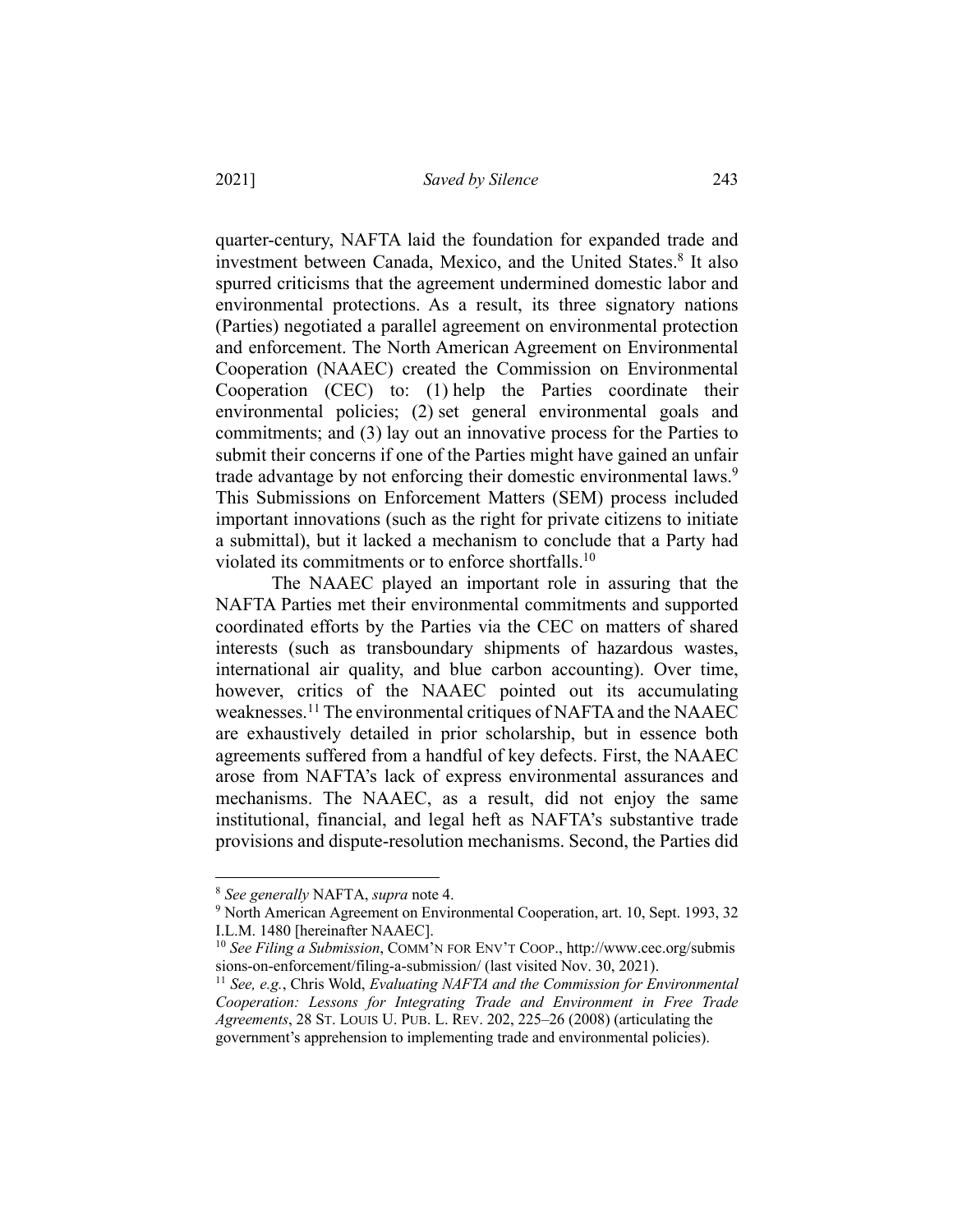not clarify specific obligations or performance measures for their environmental commitments. The NAAEC included numerous procedural mechanisms to assure coordination and information sharing between them, but it did not include goals, limits, or enforceable obligations in specific trade sectors.12

Third, while the NAAEC included a novel mechanism to assure transparency and focus on alleged shortfalls in enforcement of environmental laws that resulted in unfair trade advantages, the SEM process by design did not yield concrete declarations on whether a Party had failed to meet its obligations under the NAAEC and NAFTA. The conclusions and factual records resulting from the SEM process also did not trigger compulsory duties that the other Parties (much less third parties or citizens) could enforce against the violating Party.<sup>13</sup>

To ameliorate these shortfalls, the USMCA makes fundamental changes to the environmental obligations between the Parties. Most important, the USMCA includes a new Environmental chapter in the principal agreement itself.14 Unlike NAFTA, the Parties will no longer primarily rely on a side agreement to address environmental issues. This detailed new chapter spells out explicit obligations for the Parties in numerous specific environmental arenas, including fishing, forestry, endangered species, and others.<sup>15</sup> These concrete obligations give the USMCA measurable teeth to identify violations by the Parties.

The Agreement also makes important changes to the enforceability of the Parties' environmental commitments. While the USMCA removed some classes of claims from the international dispute-resolution system (in particular, trade complaints against Canada now must traverse the Canadian domestic court system), the Agreement explicitly provides for direct enforcement against Parties whose failure to enforce domestic environmental laws results in a prohibited trade practice or subsidy.<sup>16</sup>

Alongside its specific environmental sectoral obligations, the

<sup>12</sup> NAAEC, *supra* note 9, art. 20.

<sup>&</sup>lt;sup>13</sup> *See id.* arts. 14–15 (detailing the procedures for the SEM process, which notably does not include enforceable compulsory duties).

<sup>14</sup> *See* USMCA, *supra* note 1, ch. 24.

<sup>&</sup>lt;sup>15</sup> See generally id. art. 24.1 (expanding on the environmental arenas within Chapter 24).

<sup>16</sup> *Id.* art. 24.4.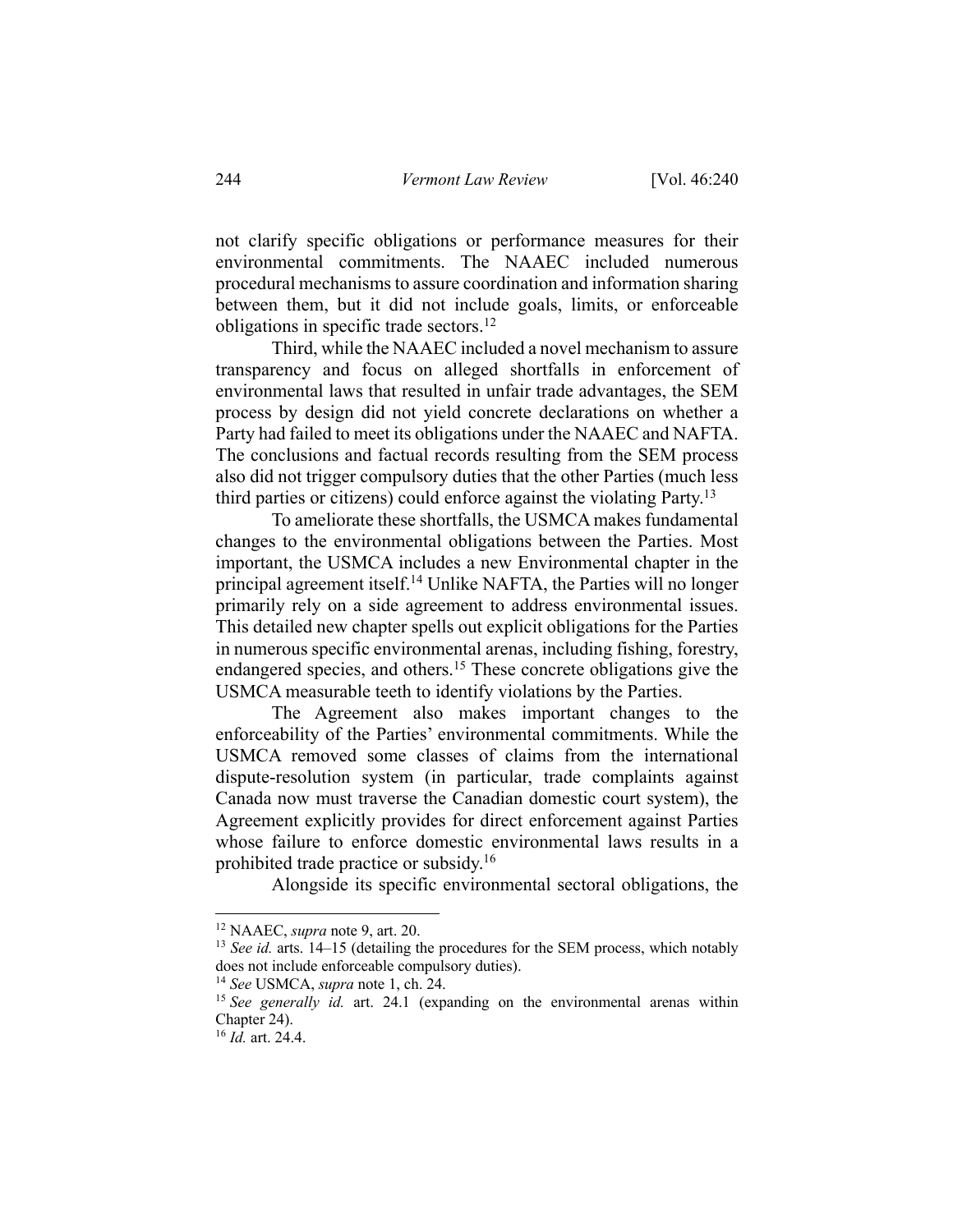USMCA includes more general commitments to coordination and information-sharing among the Parties. Notably, it now incorporates the enforcement submittal process directly into the principal Agreement.<sup>17</sup> Thus, this grafting of the SEM process directly into the organic provisions of the USMCA gives it a central role and tangible commitment that it arguably lacked as a creature of the prior side agreement.

The USMCA's retention of the SEM mechanism bolsters the process in important aspects.18 Aside from directly incorporating many administrative reforms of the SEM process into the new Agreement, the USMCA also imposes obligations on the three Parties to meet timelines to comply with the SEM process as well as additional transparency and disclosure requirements.19 The USMCA also commits the Parties to provide adequate funding for the CEC to carry out its mandate, thereby hopefully solving the perennial underfunding of the Commission.20

Like NAFTA's NAAEC, the USMCA also has its own parallel Environmental Cooperation Agreement (ECA) to confirm many of the Parties' commitments in the USMCA as well as provide supplemental instructions on funding and operations.<sup>21</sup> But the USMCA ECA differs from the NAAEC in a fundamental way: it clarifies environmental commitments made by the Parties in the core USMCA itself, rather

<sup>19</sup> USMCA, *supra* note 1, arts. 24.27–24.28, 24.5.

<sup>17</sup> *Id.* art. 24.6.

 $18$  The USMCA's renewed commitment to the SEM process is especially surprising because the United States had previously sought a weaker version of the process in more recent multilateral trade agreements, including the Trans-Pacific Partnership (TPP). CHRIS WOLD, EMPTY PROMISES AND MISSED OPPORTUNITIES: AN ASSESSMENT OF THE ENVIRONMENTAL CHAPTER OF THE TRANS-PACIFIC

PARTNERSHIP 18 (Jan. 4, 2016). While the United States withdrew from the TPP during the Trump Administration, Canada and Mexico remain as parties, and their obligations under the USMCA must accord with their commitments under the TPP. The Biden Administration has not yet formally announced whether it will seek to have the United States join the TPP. USMCA, *supra* note 1, art. 24.6.

<sup>&</sup>lt;sup>20</sup> *See* NAAEC, *supra* note 9, art. 37 (describing the USMCA's requirement to provide funding for the CEC by the member Parties).

<sup>&</sup>lt;sup>21</sup> *See* Agreement on Environmental Cooperation Among the Governments of the United States of America, the United Mexican States, and Canada, art. 1, Dec. 18, 2018, Hein's No. KAV 10483 [hereinafter ECA].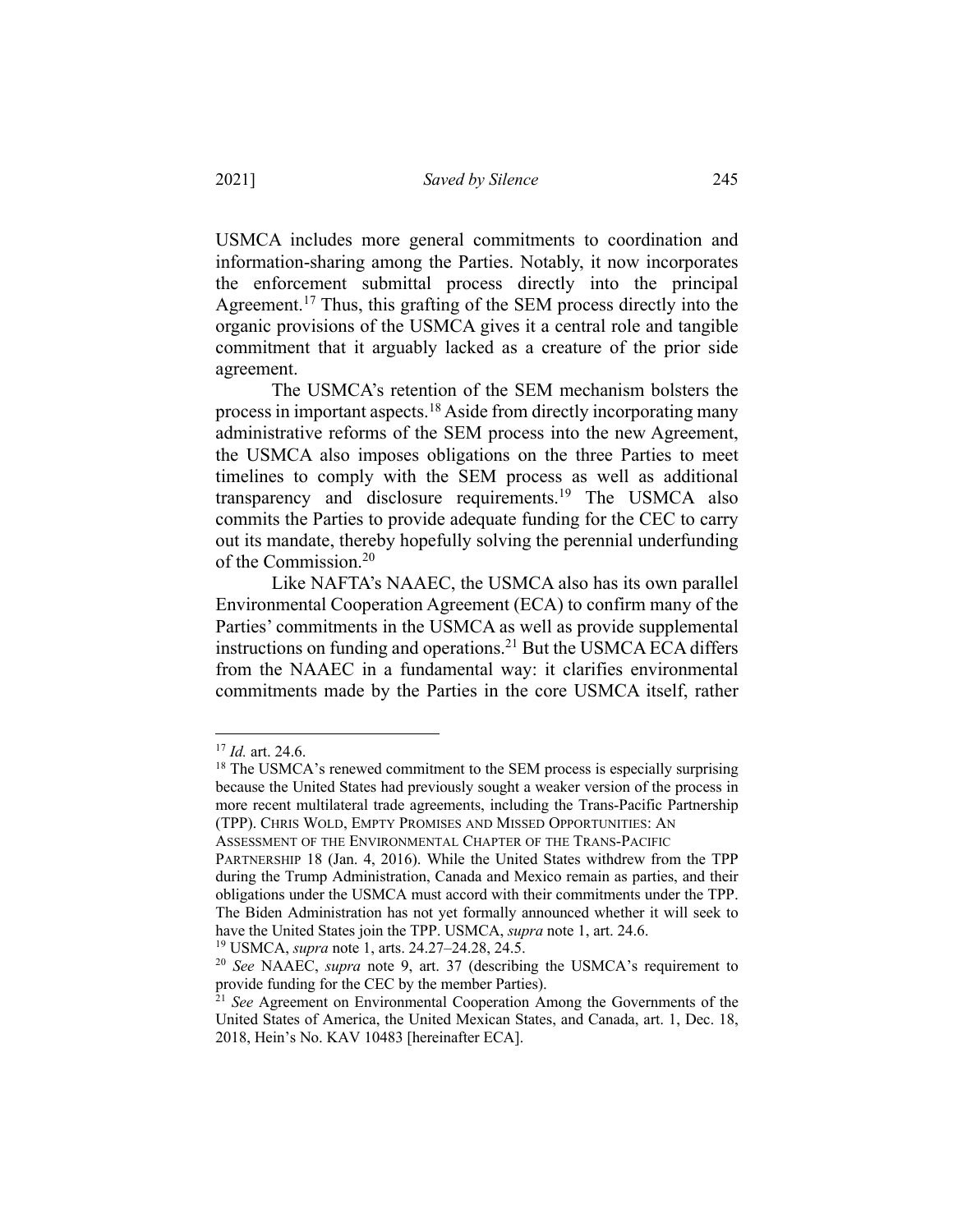than serving as a supplemental side-agreement to redress gaps in the principal instrument. $^{22}$ 

Despite this focus on shared environmental concerns and priorities, one of the largest challenges facing the three Parties—global climate change—is dramatically absent from the USMCA and its ECA. In a trilateral agreement resulting from painstaking negotiations that covered numerous key environmental sectors, including fishing, forestry, and endangered species, the words "climate change" (or any of their analogs) simply do not appear once in the entire Agreement. When faced with the task of construing the USMCA's role in addressing climate change, the Parties face an unenviable task as a result: giving meaning to the absence of language. As discussed below, the USMCA's gap on climate change does not necessarily bar its application to climate change actions and policies.

#### II. THE LEGAL IMPORT OF INTENTIONAL TREATY LACUNAE

The development and final terms of the USMCA clearly show that the Parties did not include any specific or explicit reference to climate change or the ways that the Agreement might account for trade practices that might affect (or be affected) by it. If the Parties chose to exclude it, does the treaty consequently lack the power to spur or constrain responses by any of the three nations to climate change?

### *A. Public International Law's Approach to Treaty Lacunae*

Treaty interpretation is one of the most important, and deeply rooted, areas of public international law. While centuries of international disputes and diplomacy have generated a complex and voluminous body of prior decisions, the touchstone document for modern public international law on treaty interpretation is the Vienna Convention on Treaties.<sup>23</sup> The Vienna Convention, which entered into

 $22$  *Id.* at pmbl. (recognizing "the unique environmental, economic, and social links" among the Parties, which was included "under the *Agreement between the United States of America, the United Mexican States, and Canada* (the USMCA) and its environmental goals and objectives").

<sup>23</sup> *See generally* Vienna Convention on the Law of Treaties, May 23, 1969, 1155 U.N.T.S. 331 [hereinafter Vienna Convention] (creating a legally binding system of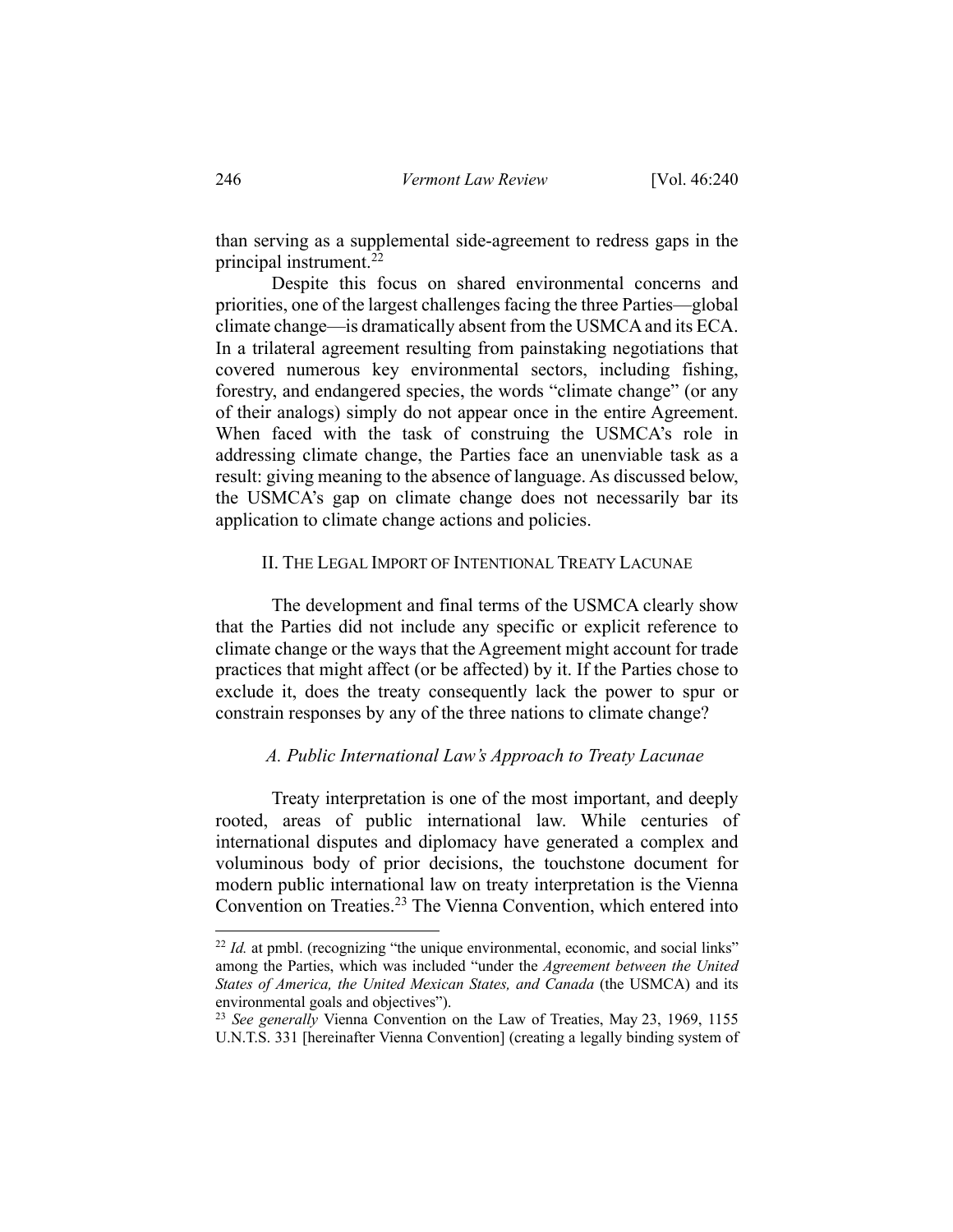force in 1980, sets out the broadly accepted rules for interpretation of treaties generally.24 The Convention's approach, as spelled out by the International Law Commission's accompanying commentary, emphasizes that interpretation should seek the Parties' intentions as authentically expressed in the treaty's text as a starting point.<sup>25</sup> The Convention then lays out the core principles of treaty interpretation in articles 31 through 33, and it defines the lodestar of interpretation in Article 31(1): "A treaty shall be interpreted in good faith in accordance with the ordinary meaning to be given to the terms of the treaty in their context and in the light of its object and purpose."<sup>26</sup>

The Vienna Convention, of course, does not capture the entire body of legal authority on treaty interpretation. Prior to the Convention, public international law was replete with hundreds of interpretive canons and precedents of treaty interpretation by State parties, international entities, and scholastic authorities. International courts and tribunals continue to look to these supplemental sources even though they recognize the fundamental primary of the Vienna Convention in treaty interpretation.

The Convention, unfortunately, does not squarely and explicitly address the best pathway to interpret a treaty's failure to include a term or concept. The challenge of construing treaty silence or absent terms is one of the *most* difficult areas of treaty interpretation.<sup>27</sup> The most logical path looks to the nature of the treaty and its interaction with the excluded item.<sup>28</sup> Under this approach, a generalized international agreement or constitution might more readily support implied terms, while a treaty rooted in precision or

obligations for signing parties to any multilateral treaty adopted within an international organization). 24 *See id.* art. 31 (requiring consideration of the "ordinary meaning" of the treaty's

text, any additional agreements and instruments between parties relating to the treaty, and any subsequent agreements and applications of the treaty).

<sup>25</sup> U.N. Conference on the Law of Treaties, *Documents of the Conference*, ¶ 11, U.N. Doc. A/CONF.39/11/Add2 (Mar. 26, 1968); *Documents of the second part of the seventeenth session and of the eighteenth session including the reposts of the Commission to the General Assembly*, Y.B. Int'l L. Comm'n 1966, U.N. Doc. A/CN.4/SER.A/1966/Add.1.

<sup>26</sup> Vienna Convention, *supra* note 23, art. 31(1).

<sup>&</sup>lt;sup>27</sup> Richard Gardiner, TREATY INTERPRETATION 165 (2d ed. 2015). <sup>28</sup> *Id.*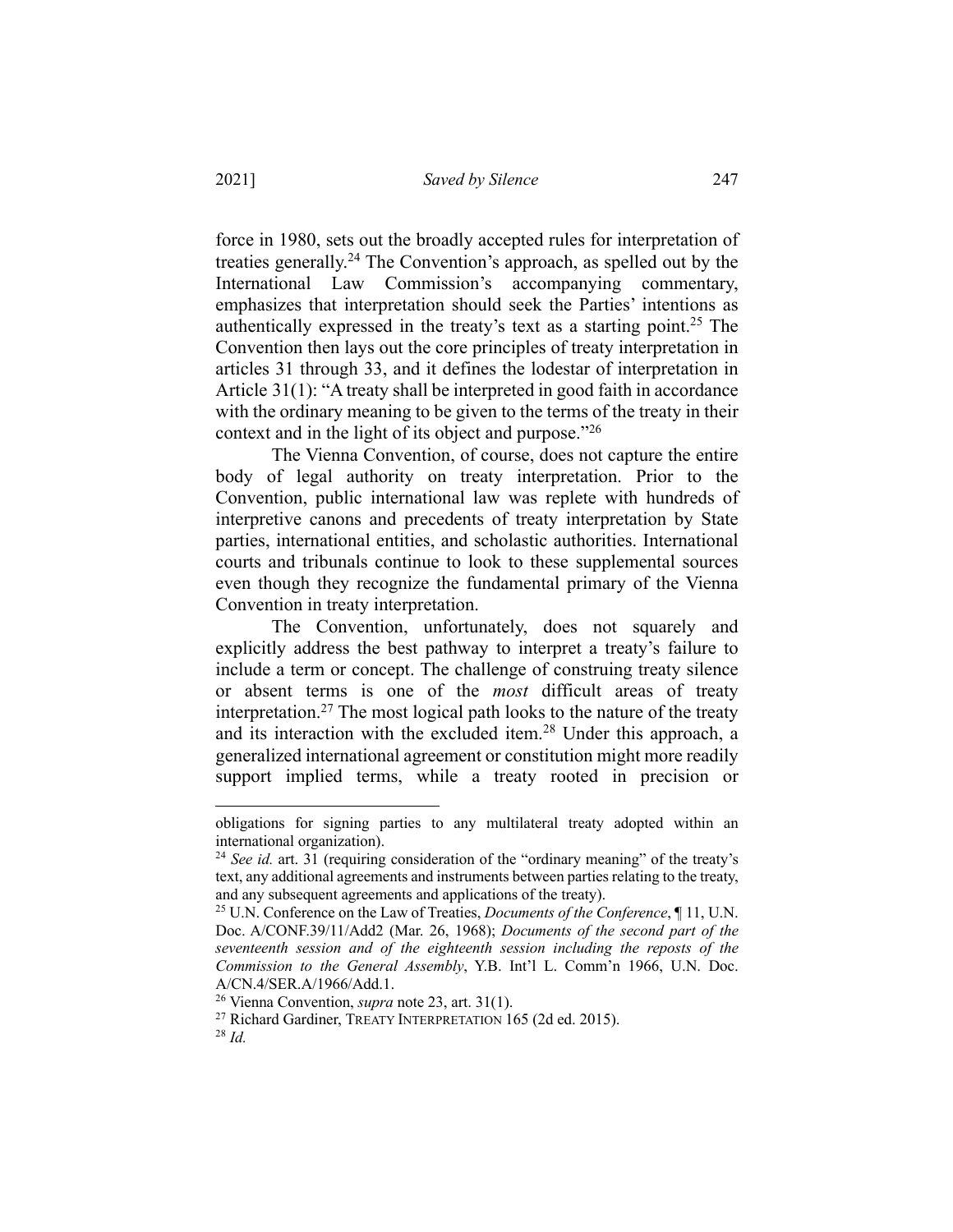comprehensive determination (such as a treaty fixing a boundary) might more readily imply that a term's absence reflects its intentional exclusion from coverage under the treaty.<sup>29</sup> This approach can ascribe significance to a treaty's failure to include qualifying or descriptive terms, and the choice of one word instead of another can reflect a meaningful exclusion of that other term.<sup>30</sup> This approach, of course, relies heavily on the underlying assumption of good faith on the parties' behalf as a limit to implying terms in a treaty.<sup>31</sup>

This inverse correlation between a treaty's level of generality and its capacity to include implied terms is not absolute. For example, if a treaty includes a list of items that it covers, the failure to explicitly include an item may still allow a flexible interpretation under the traditional *ejusdem generis* rule.32 The imputation of the term will depend on how the treaty's nature interacts with the numerous elements of the Vienna Convention.

Given this backdrop of the Convention and traditional public international law on treaty interpretation, the nature and structure of the USMCA offers contradictory signals on climate change. If the flexibility to impute terms or implied powers lies in the level of generality of the underlying treaty, the USMCA's environmental provisions are effectively both broadly general and highly specific. As noted earlier, Chapter 24 of the Agreement includes a host of extremely detailed commitments in specified trade areas. For example, the USMCA includes specific articles on protection of the marine environment from ship pollution,<sup>33</sup> air quality,<sup>34</sup> marine litter,<sup>35</sup> invasive alien species,  $36$  and marine fisheries management.<sup>37</sup> It also contains very general provisions setting out the duties of the Parties to coordinate their actions to protect the environment<sup>38</sup> and submit their

<sup>32</sup> *Id.* at 165.

<sup>34</sup> *Id.* art. 24.11.

<sup>36</sup> *Id.* art. 24.16.

<sup>29</sup> *Id.* at 165–66.

<sup>30</sup> *Id.* at 67.

<sup>31</sup> *Id.*

<sup>33</sup> USMCA, *supra* note 1, art. 24.10.

<sup>35</sup> *Id.* art. 24.12.

<sup>37</sup> *Id.* arts. 24.17–24.21.

<sup>38</sup> *Id.* art. 24.25.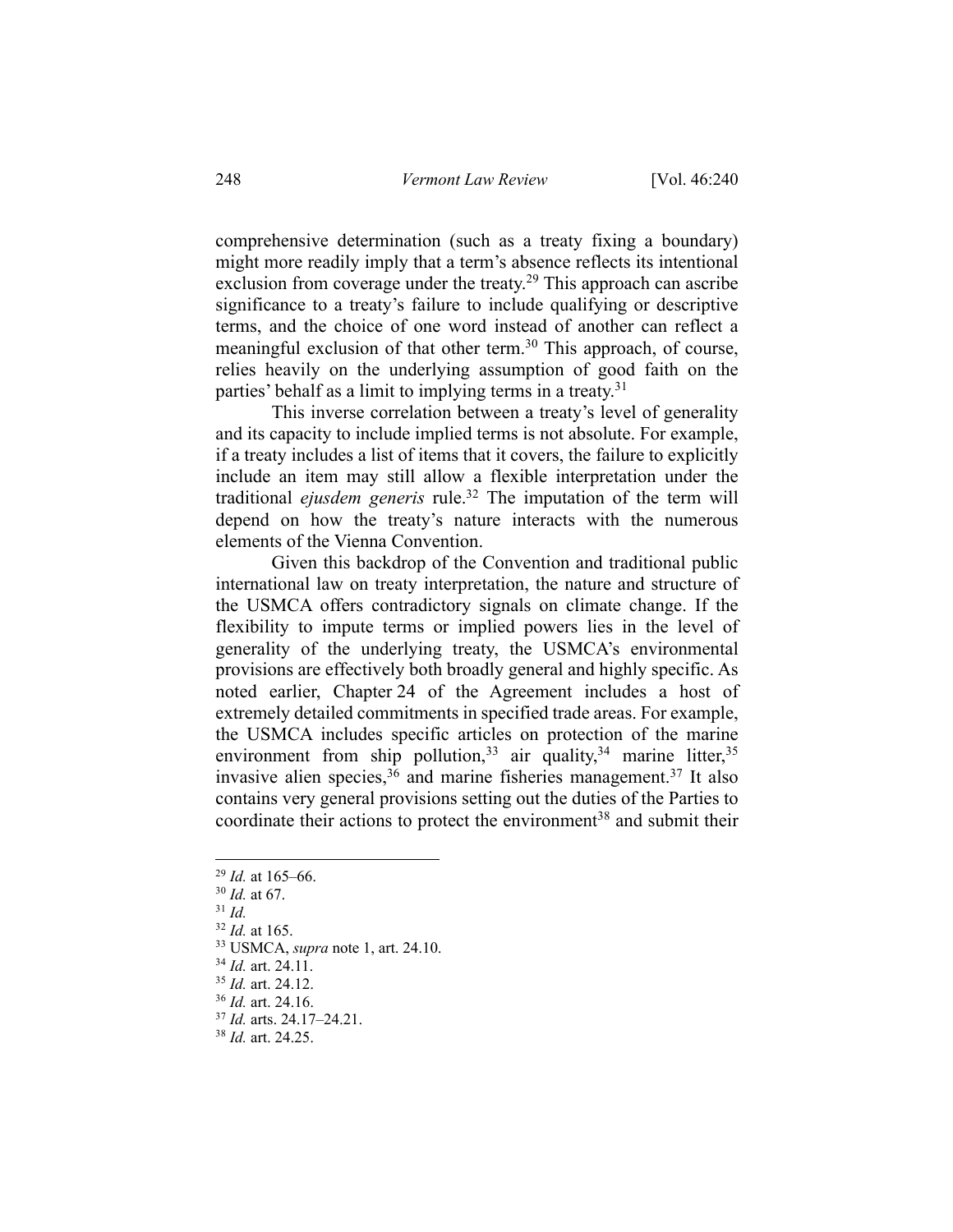disputes to an amicable consultation and settlement process.<sup>39</sup> The USMCA's willingness to include both highly specific obligations and broadly general commitments seems, at first review, to undermine the usefulness of looking to a treaty's specificity and precision to find out the Parties' intent regarding an excluded term or concept.

### *B. Domestic Law and the Meaning of Treaty Gaps*

Treaty interpretation straddles the international and domestic spheres. It occurs both at the public international law level as treaty signatories attempt to resolve their interpretation of terms, and on the domestic level as each party translates those treaty obligations into their own binding local laws. Each of the USMCA's Parties has its own legal framework to interpret treaty terms applied via their domestic laws. As a result, these national interpretive rules set out their own approach to interpreting gaps and silences in treaties and statutes that, theoretically, synchronizes with their commitments under the Vienna Convention on Treaties.

Domestic legal principles in the United States illustrate the interplay between public international legal concepts on treaty interpretation and the implementation (and interpretation) of those treaties under U.S. law. In the United States, federal law governs treaty interpretation and implementation.<sup>40</sup> While the U.S. Supreme Court has not typically invoked the Vienna Convention directly when it interprets treaties, it has generally used principles that accord with the Convention.<sup>41</sup> Consequently, as distilled by  $\S$  306 of the Restatement (Fourth) of the Foreign Relations Law of the United States (Restatement), U.S. domestic law requires that "[a] treaty is to be interpreted in good faith in accordance with the ordinary meaning to be given to its terms in their context and in light of its object and

<sup>39</sup> *Id.* arts. 24.31–24.32.

<sup>40</sup> U.S. CONST. art. VI, § 2 ("[A]ll Treaties made, or which shall be made, under the Authority of the United States, shall be the supreme Law of the Land . . . ."); 28 U.S.C. § 1331 (providing that federal district court original jurisdiction includes "all civil actions arising under . . . treaties of the United States").

<sup>41</sup> RESTATEMENT (FOURTH) OF FOREIGN RELATIONS LAW § 306 (Am. L. Inst. 2018) [hereinafter RESTATEMENT] (outlining the general recommendations for interpretation of treaties in the U.S. legal system).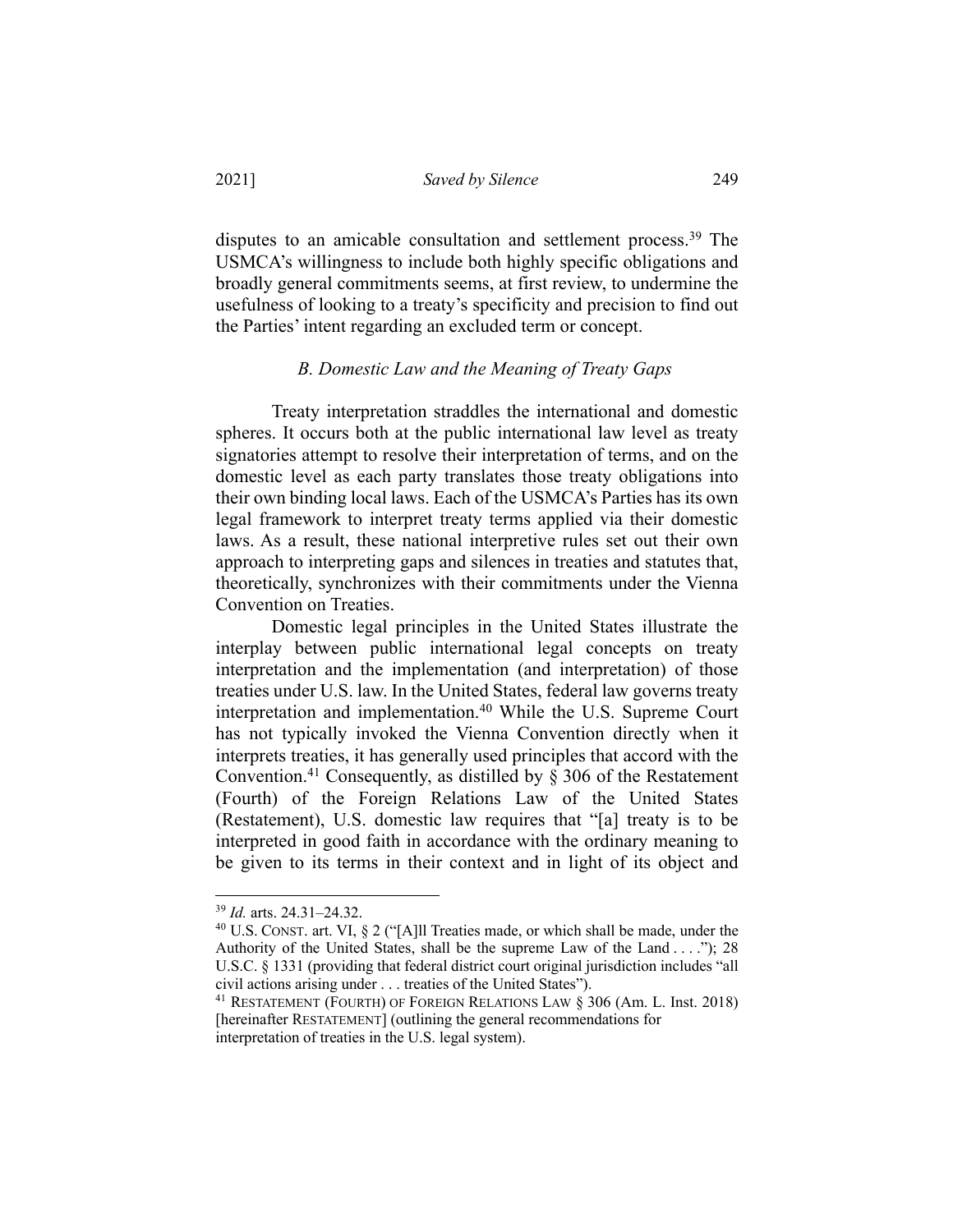purpose."42

Finding the "context" and "ordinary meaning" of terms, however, is obviously problematic when they are used to interpret *lacunae*: by definition, the treaty lacks the very terms at issue. The Restatement and U.S. caselaw do not directly address the topic. But U.S. law does offer other strategies to discern the ordinary meaning of the USMCA's other terms that could shed light on its object and purpose in regard to climate change. In particular, U.S. courts can turn to other international agreements, subsequent agreements, and subsequent practice of the parties to assess the context that informs the ordinary meaning of pertinent terms.<sup>43</sup> In addition, while the federal courts retain final authority to interpret in a judicial setting the legal import of treaty terms, they will also ordinarily give great weight to interpretations of treaty terms offered by the executive branch.<sup>44</sup> The federal judiciary's willingness to consider contextual documents outside the text of the treaty itself, however, is leavened by its limitation on the use of supplemental materials to cases of "ambiguity" or "absurdity" arising from interpretations relying solely on the textual terms themselves.<sup>45</sup>

Given this framework, the interpretation of treaty terms by U.S. courts parallels in many respects the approaches that they use in statutory interpretation.<sup>46</sup> Despite continuing debate over the proper roles of purpose and context in statutory interpretation, recent U.S. federal court decisions have predominantly relied on textualist approaches that limit the use of secondary materials such as legislative

<sup>42</sup> *Id.* § 306(1) (Interpretation of Treaties); *see also* Sanchez-Llamas v. Oregon, 548 U.S. 331, 346 (2006). Notably, the Restatement's definition of *treaty* includes both Article II treaties that have received Senatorial advise and consent, and other binding international agreements that fall outside this strict definition (e.g., executive agreements). The USMCA, having received senatorial approval, falls within the scope of the Restatement's use of the term. RESTATEMENT, *supra* note 41 § 306(1). <sup>43</sup> RESTATEMENT, *supra* note 41 §§ 306(2)–(3) (noting that context for interpretation of a treaty includes any agreements or instruments relating to the treaty or any

subsequent agreements, practices, or relevant rules).

<sup>&</sup>lt;sup>44</sup> *Id.* § 306(6).<br><sup>45</sup> *Id.* § 306(5).

<sup>&</sup>lt;sup>46</sup> David J. Bederman, *Revivalist Canons and Treaty Interpretation*, 41 UCLA L. REV. 953, 979 (1994).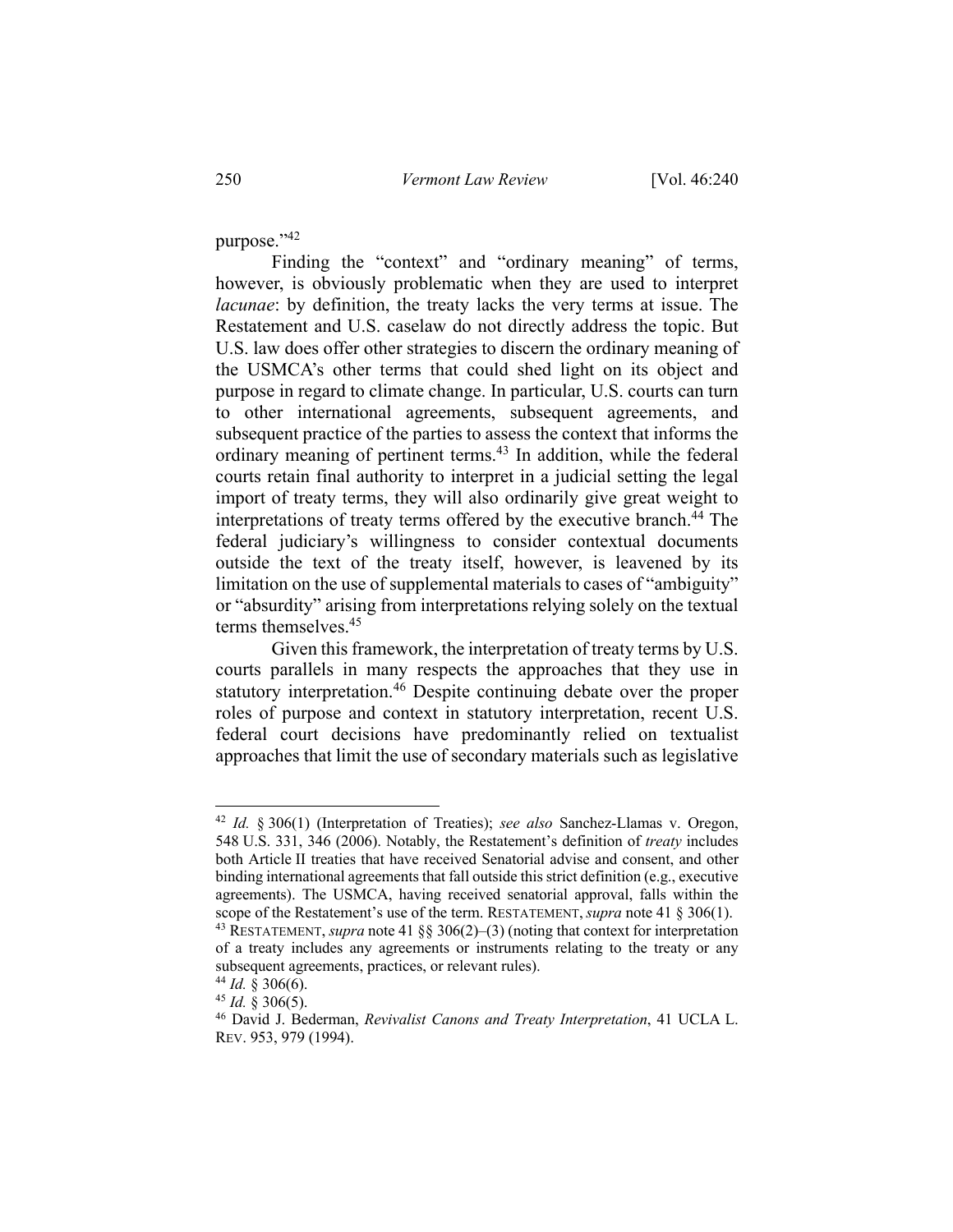history or contemporary statements outside the legislative process.<sup>47</sup> This textualist approach relies on canons of construction with a murky jurisprudential provenance, especially when those treaty interpretations may raise separation-of-powers concerns that a regular statute would lack.<sup>48</sup>

In this framing, federal courts interpreting the USMCA will likely turn first to the ordinary meaning of *environment* and *climate*. 49 This textualist approach may lead them to rely on traditional statutory canons of construction. As discussed below, some of these canons, such as *expressio unius*, <sup>50</sup> will explicitly guide the courts on how to interpret gaps or *lacunae* in legal language. Other canons likely place special constraints on interpretations of U.S. domestic laws (such as statutes to implement treaty obligations) whose ambiguous statutory terms can support applications outside the United States. In these cases, the U.S. Supreme Court has increasingly emphasized the canon against extraterritorial application.<sup>51</sup>

The domestic interpretation of the USMCA's obligations on the United States will also turn on the terms of the USMCA Implementation Act, which Congress enacted to express its advice and consent to the Agreement and to specify its expectations and concerns

<sup>47</sup> *See, e.g.*, ANTONIN SCALIA & BRYAN A. GARNER, READING LAW: THE INTERPRETATION OF LEGAL TEXTS 15–28 (1st ed. 2012).

<sup>48</sup> *See, e.g.*, John Yoo, *Laws as Treaties?: The Constitutionality of Congressional-Executive Agreements*, 99 MICH. L. REV. 757, 768–71 (2001) (discussing the lack of support in congressional-executive agreements); *see also* Joshua Weiss, *Defining Executive Deference in Treaty Interpretation Cases*, 79 GEORGE WASH. L. REV. 1592, 1603–07 (2011) (applying the principles of *Chevron* deference to treaty interpretation); *see generally* Michael Van Alstine, *Dynamic Treaty Interpretation*, 146 U. PA. L.REV. 687, 717–26 (1998) (describing the history and corollaries of new textualism); Bederman, *supra* note 46, at 964–66.

<sup>49</sup> *See* Gardiner, *supra* note 27, at 183 (explaining that the first step of construction is to look to plain or ordinary meaning of the text).

<sup>50</sup> *Id.* at 262 (explaining the *expressio unius* rule of construction); *see infra* notes 40– 48 and accompanying text (asserting that treaty interpretation relies on express terms in the language of the treaty and implicit terms in other relevant actions).

<sup>51</sup> *See, e.g.*, Kiobel v. Royal Dutch Petro. Co., 569 U.S. 108, 115–16 (2013) ("That canon provides that when a statute gives no clear indication of an extraterritorial application, it has none . . . and reflects the presumption that United States law governs domestically but does not rule the world . . . .") (citations and alterations omitted).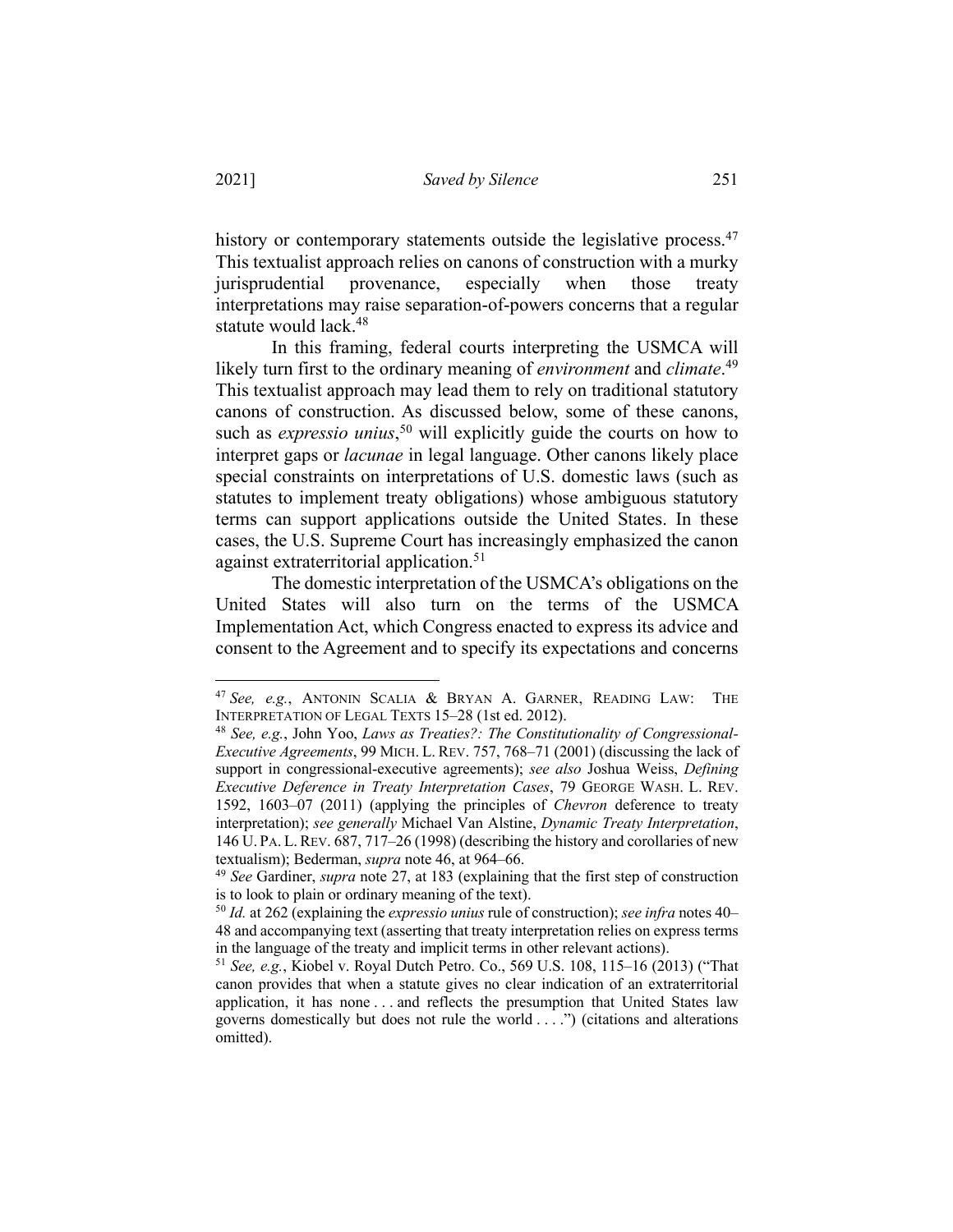about it.<sup>52</sup> Like the USMCA, the Implementation Act contains no express language on how the Agreement should apply (if at all) to climate change concerns.53 Like the USMCA's structure and language, the Act also adopts broad commitments of environmental principle amid a mix of industry-sector-specific directives.<sup>54</sup> As a federal statute, however, the USMCA Implementation Act will evoke the federal courts to use the same interpretive strategies, canons of construction, and recourse to contextualize and supplement sources that they would turn on the USMCA itself.

This framework suggests that U.S. federal courts, when faced with interpreting statutes to implement obligations under the USMCA (either self-executing obligations under the treaty itself or their domestic doppelgängers under the USMCA Implementation Act), will follow several important interpretive touchstones.<sup>55</sup> The courts will first look to the plain meaning of the treaty's provisions, typically as indicated by the ordinary meaning of the terms. If that approach fails to yield an unambiguous reading or results in an absurd interpretation, the U.S. courts will turn to supplemental sources such as statutory canons, subsequent and contemporaneous actions by the USMCA Parties, and other indicia of context. This framework includes a willingness to defer to executive interpretations of treaties, even though the judiciary retains its authority to make the final authoritative construction.

<sup>52</sup> United States-Mexico-Canada Agreement Implementation Act, 19 U.S.C.S. §§ 4501–4732 (2021) [hereinafter Implementation Act].

 $\delta$ <sup>5</sup> *See generally id.* (noting the lack of express language in the Act).

<sup>54</sup> *See generally* USMCA, *supra* note 1 (implementing environmental considerations in trade and commercial activity); Implementation Act, *supra* note 52 (documenting environmental principles expressed in the USMCA to mandate obligations on a domestic level).

<sup>55</sup> *See supra* notes 46–54 and accompanying text.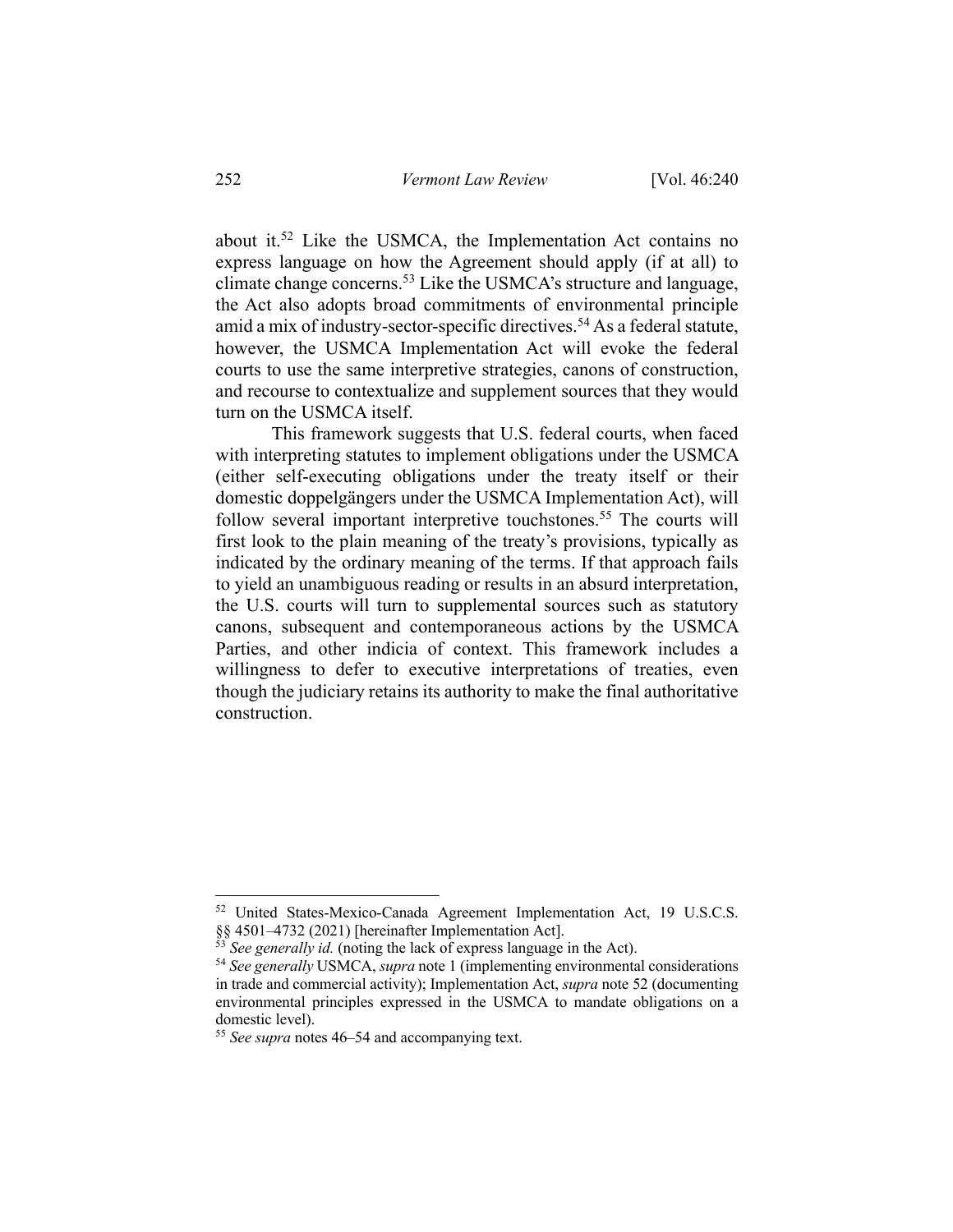### III. APPLYING THE USMCA TO CLIMATE CHANGE CONCERNS AND **DISPUTES**

Given the USMCA's backdrop of broadening and strengthening environmental commitments, its lack of any express mention of climate change concerns is striking. The lack of the words "climate change," however, does not necessarily imply that the Agreement cannot address the corollary impacts and causes of climate disruption. Interpretive principles under both public international law and domestic laws (here, U.S. federal law) can support broad readings of the treaty's terms to allow the Parties to act on climate change concerns.

#### *A. Climate and the USMCA Under Public International Law*

The USMCA's breadth of coverage begins with its broad general environmental provisions that facially could apply to climate concerns. For example, the Agreement adopts a sweeping definition of *environmental law* that incorporates any statute (including multilateral environmental agreements) "the primary purpose of which is the protection of the environment . . . through . . . the prevention, abatement, or control of the release, discharge, or emission of pollutants or environmental contaminants."56 The ordinary meaning of the terms *pollutants* or *environmental contaminants* can readily encompass greenhouse gases whose emission causes damaging effects on the environment.<sup>57</sup>

Other provisions of the USMCA contain similarly sweeping environmental provisions that could include climate change and greenhouse gas emissions, even if they do not explicitly name them. The Agreement's article on air quality notes that "the Parties recognize the importance of reducing both domestic and transboundary air pollution"—terminology easily broad enough to encompass

<sup>56</sup> USMCA, *supra* note 1, art. 24.1(a).

<sup>&</sup>lt;sup>57</sup> The U.S. Supreme Court has given a similarly broad reading to the ordinary meaning of these terms in other statutory contexts. *See* Massachusetts v. EPA*,*  549 U.S. 497, 500 (2007) (concluding that the definition of *pollutant* in the federal Clean Air Act encompasses carbon dioxide and other greenhouse gases that contribute to climate change).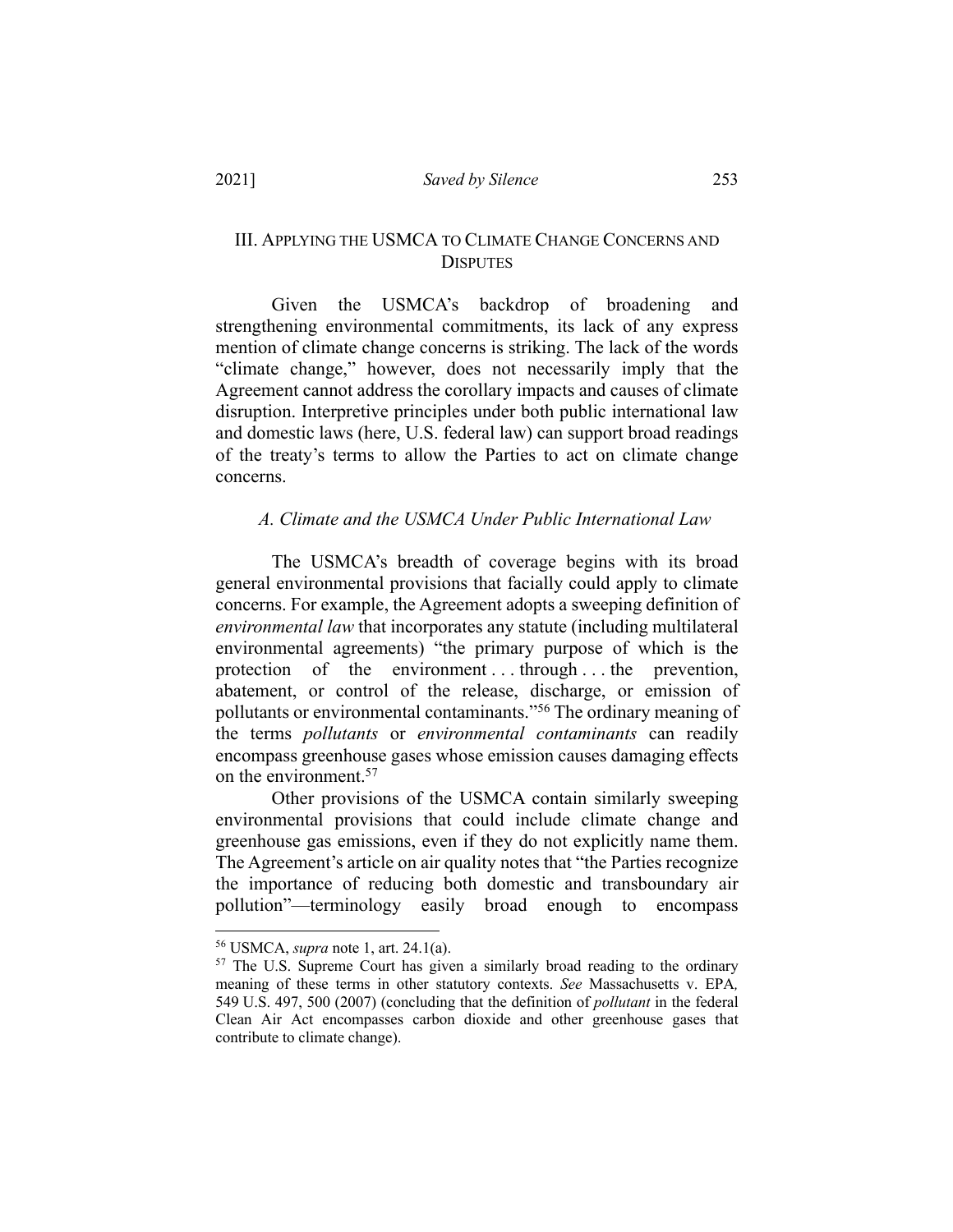greenhouse gas emissions—and commit themselves to harmonizing their planning, modeling, and monitoring efforts.58 Similarly, the Parties agree "to undertak[e] cooperative environmental activities" under the  $ECA$ ,<sup>59</sup> and the ECA sets out broad categorical environmental commitments that could readily encompass climatechange planning, mitigation, and adaptation activities.  $60$ 

Beyond its categorical commitments, the USMCA's subjectspecific environmental provisions address ecological topics that unavoidably invoke climate change risks. Even without a specific exhortation on climate change commitments, the USCMA's commitments on coordinated activities to protect the ozone layer provide a strong platform to address climate change caused by chlorinated fluorocarbons (CFCs) and other highly potent greenhouse gases.61 Similarly, the USCMA's numerous provisions on management and protection of fisheries could provide a sturdy platform for coordinated action by the Parties to mitigate or adapt to climate change impacts on the marine environment and ocean acidification.<sup>62</sup> And

<sup>58</sup> USMCA, *supra* note 1, arts. 24.11(2), 24.11(4).

<sup>59</sup> *Id.* art. 24.25(3).

 $60$  ECA, *supra* note 21, arts. 1(c)–(d); *see also* arts. 10(2)(j), (m) (regarding the scope of the Council's Work Program to accomplish the larger goals of USMCA).

<sup>61</sup> USMCA, *supra* note 1, art. 24.9(1)–(2). International efforts to protect stratospheric ozone under the Montreal Protocol to the Vienna Convention on Protection of the Ozone Layer to Control have already provided a powerful legal basis to coordinate controls of especially potent greenhouse gas emissions. The parties to the Montreal Protocol have agreed to an amendment that expands their efforts to reduce greenhouse gas emissions under the convention. *See* U.N. *Amendment to the Montreal Protocol on Substances that Deplete the Ozone Layer-Adoption of Amendment*, art. 1, U.N. DOC. C.N.872.2016.TREATIES-XXVII.2.f, Oct. 15, 2016. As of 2021, 126 parties had ratified, accepted, or approved the Kigali Amendments, and they have officially entered into force. UNITED NATIONS, *Amendment to the Montreal Protocol on Substances that Deplete the Ozone Layer* (Oct. 15, 2016), https://treaties.un.org/Pages/ViewDetails.aspx?src=IND&mtdsg\_n o=XXVII-2-f&chapter=27&clang=\_en. The United States has not yet accepted or adopted the Kigali Amendments, but President Biden has issued an executive order directing his administration to prepare to send the Kigali Amendments to the U.S. Senate for its advice and consent to U.S. ratification. Exec. Order No. 14008, 86 Fed. Reg. 7619 (Feb. 1, 2021).

<sup>62</sup> *See* USMCA, *supra* note 1, arts. 24.17–24.21 (outlining regulations for wild capture fisheries, sustainable fisheries, conservation, subsidies, and illegal fishing).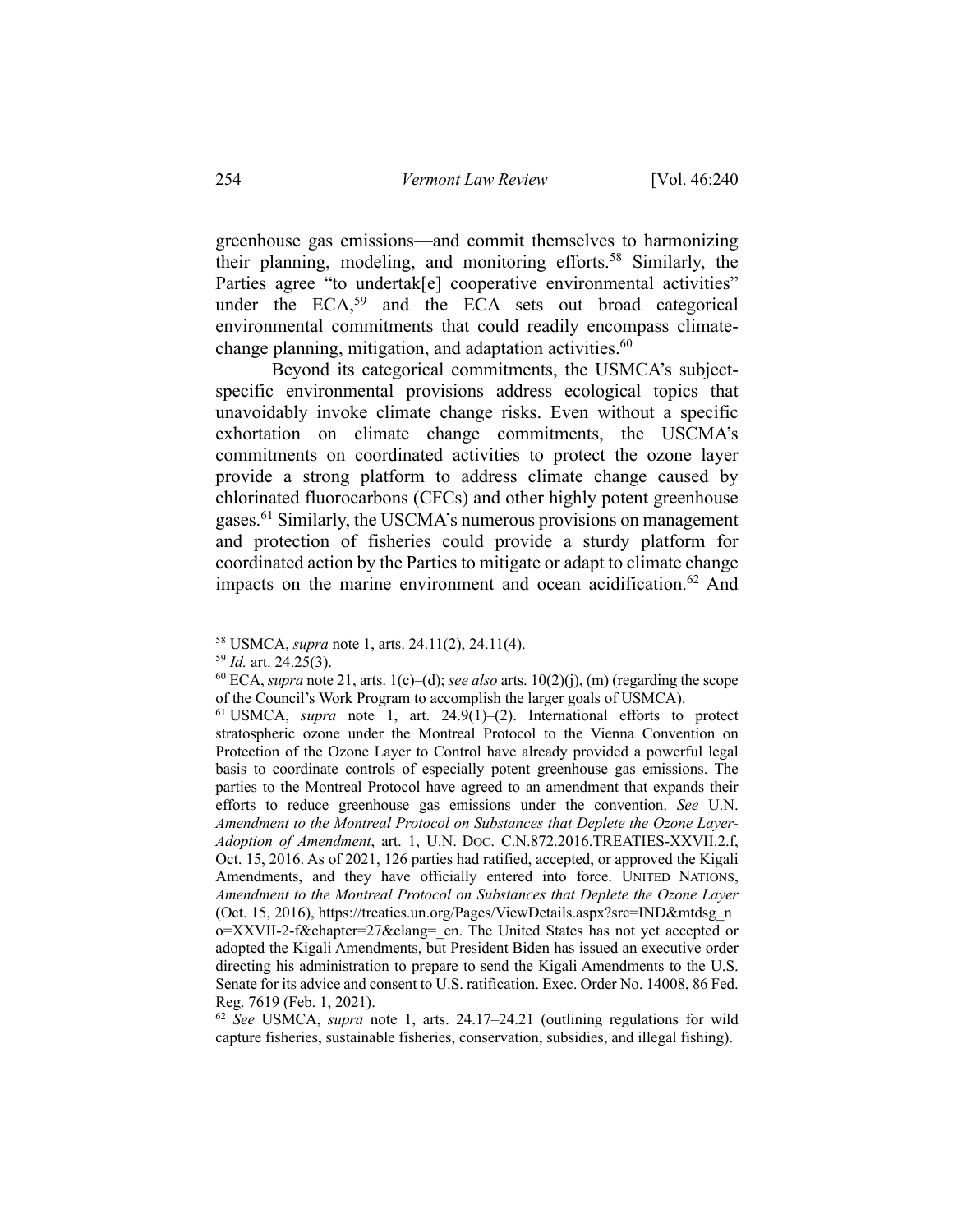while the USMCA lacks any explicit mention of climate change, its sole reference to "carbon" lies in its subject-specific terms on forest stewardship.<sup>63</sup> This Article could potentially supply a legal foundation for coordinated action on afforestation and reforestation that includes carbon tracking and crediting.64

The expanded environmental provisions of the USMCA do not uniformly support a framework that broadens possible support for climate action. Notably, the USMCA's definition of *statute or regulation* under Chapter 24's environmental provisions includes, for the United States, only "an Act of Congress or regulation promulgated pursuant to an Act of Congress that is enforceable by action of the central level of government."65 This definition excludes application of the USMCA's environmental provisions to U.S. state laws that support more aggressive action in response to climate change, where much legislative and regulatory action shifted during the Trump Administration.<sup>66</sup>

Beyond its broad general language on environmental coordination and its detailed sector-specific commitments, the USMCA offers a third basis for climate action without naming the concept: implementation of multilateral environmental agreements. Article 24.8 of the USMCA generally affirms each Party's commitment to implement the multilateral agreements which it has accepted,<sup>67</sup> albeit with the obligation to consult and coordinate as appropriate on environmental issues of mutual interest.<sup>68</sup> While Article 24.8 does not name any specific multilateral environmental

 $63$  *Id.* art. 24.23(2)(b) ("The Parties acknowledge the importance of ... the critical role of forests in providing numerous ecosystem services, *including carbon storage,* maintaining water quantity and quality, stabilizing soils, and providing habitat for wild fauna and flora . . . ." (emphasis added)).

<sup>64</sup> *Id.*

<sup>65</sup> *Id.* art. 24.1(c).

<sup>66</sup> *See, e.g.*, Global Warming Solutions Act of 2006, AB 32, CAL. HEALTH & SAFETY CODE div. 25.5 § 38562 (West 2017) (providing a basis under California state law to require greenhouse gas emissions reductions, trading, and permitting); *see also* New York State Climate Leadership and Community Protection Act, S.B. S.6599 (N.Y. 2019) (implementing greenhouse gas emissions reductions of 40% by 2030 to combat the threat of climate change).

<sup>67</sup> USMCA, *supra* note 1, art. 24.8(2).

<sup>68</sup> *Id.* art. 24.8(3).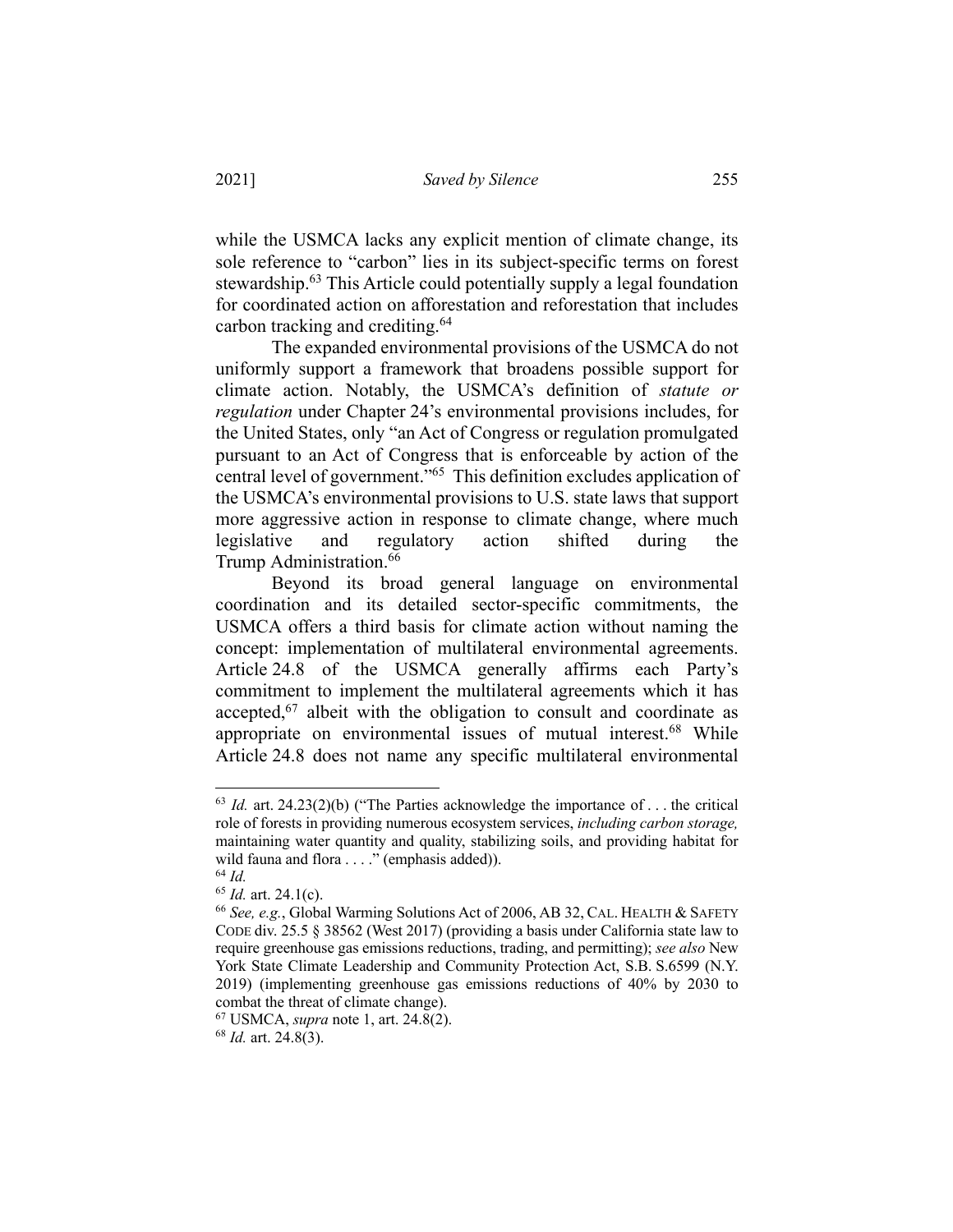agreement that addresses climate change, such as the U.N. Framework Convention on Climate Change, or its implementing protocols, such as the Paris Agreement, its open-ended terms and commitments allow enough flexibility for the USMCA Parties to include climate commitments undertaken as part of these other multilateral agreements.

The Parties confirmed the sweeping breadth of this provision by including the Montreal Protocol (and, by implication, the Kigali Amendments) as one of the seven multilateral environmental agreements explicitly listed in the Protocol of Amendment to the USMCA.69 The Protocol of Amendment also clarifies the limited scope of dispute resolution options under the USMCA if a Party undertakes a conflicting trade action as part of its obligations under a multilateral environmental agreement.<sup>70</sup> Finally, the USCMA and its Protocol of Amendment expressly allow the Parties to expand their agreement to encompass future multilateral environmental agreements,  $\frac{71}{1}$  which presumably would include any future climate change conventions or treaties.

#### *B. Climate and the USMCA Under Domestic Law*

In parallel with the interpretive framework for treaties under public international law, each Party's domestic laws will govern the construction of the USMCA's terms as applied within their jurisdictions. As a result, Canadian, Mexican, and U.S. judiciaries will need to supply their own interpretations of the Agreement and the domestic legislation enacted to implement its terms (as well as its accompanying ECA).

As noted earlier, federal law in the United States will govern the domestic construction of the USMCA, and federal courts will

<sup>&</sup>lt;sup>69</sup> Protocol of Amendment to the Agreement Between the United States of America, Mexico, and Canada, art. 5.B(ii)(4), Nov. 30, 2018, https://ustr.gov/sites/default/file s/files/agreements/FTA/USMCA/Protocol-of-Amendments-to-the-United-States-Mexico-Canada-Agreement.pdf.

<sup>70</sup> *Id.* art. 5.B(i).

<sup>71</sup> *Id.* art. 5.B(ii)(5) ("Pursuant to Article 34.3 (Amendments), the Parties may agree in writing to modify paragraph 4 to include any amendment to an agreement referred to therein, and any other environmental or conservation agreement.").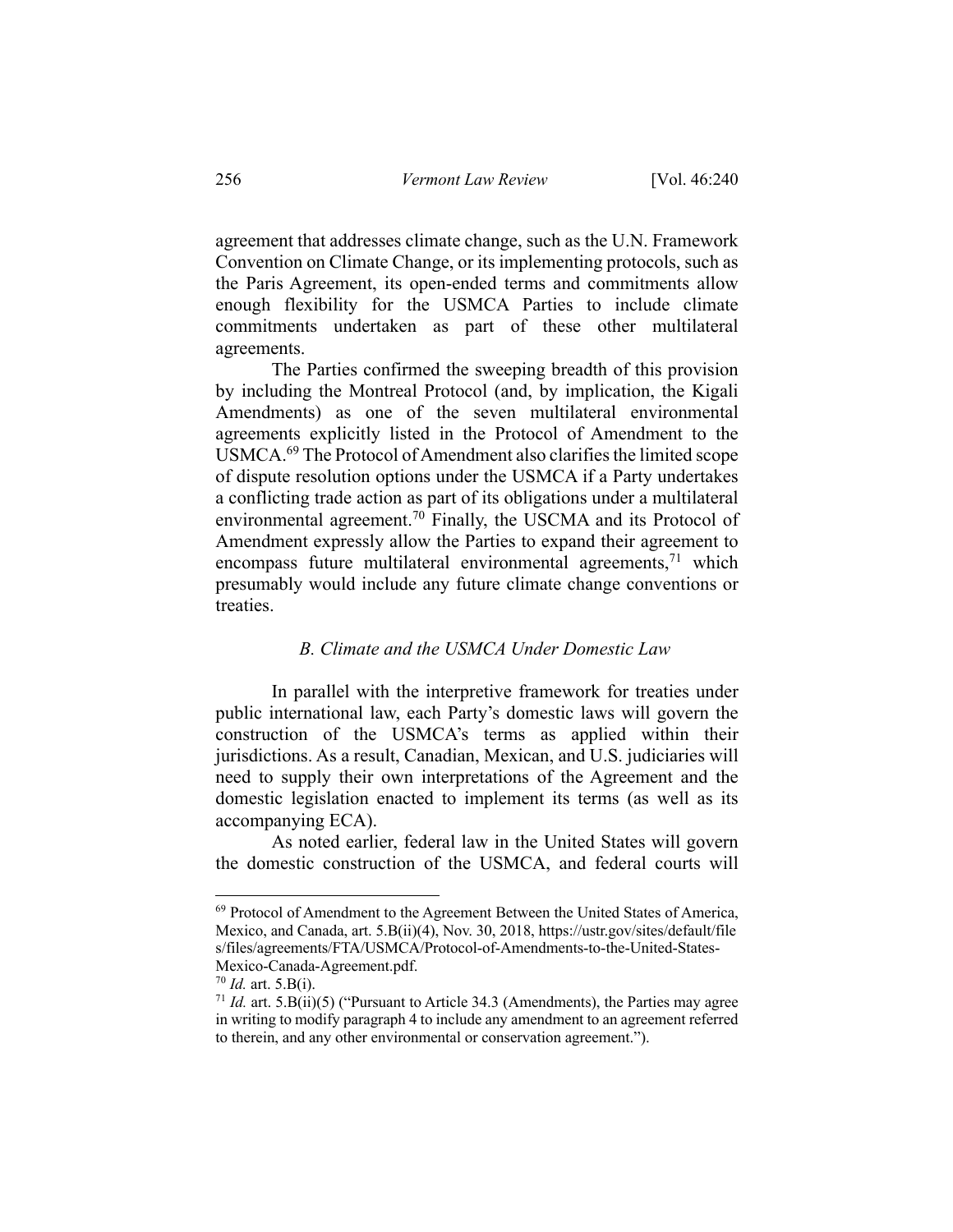likely turn to methods of interpretation that closely track statutory interpretive doctrines. As a result, U.S. courts will likely begin by parsing the text of the USMCA to determine its plain meaning most likely through the ordinary meaning of its terms.<sup> $72$ </sup> To the extent that the Agreement lacks a clear plain meaning, the courts would then turn to supplemental sources of information, longstanding judicial doctrines and canons of construction, and any interpretation or guidance supplied by the executive branch.<sup>73</sup>

This interpretive strategy under U.S. law would likely lead to a broad construction of the USMCA that would allow the Parties to address climate change challenges under the new Agreement. As noted earlier, the ordinary meaning of the USMCA's terms immediately faces the notable gap of any language that explicitly addresses climate change.74 As a result, using the *ordinary meaning* lens will turn to the remaining terms of the Agreement that set out broader general commitments or other specific environmental sectors. To the extent that other judicial doctrines allow the U.S. courts to interpolate implied authorizations within more general terms to encompass climate change action, those courts will look to canons of construction and additional information outside the four corners of the USMCA to construe its general terms.75

As a point of departure, the broad terms of the Parties' environmental commitments in Chapter 24 could easily include climate change as an aspect of other areas that the USMCA specifically addresses. As noted earlier, the Agreement's provisions on air quality, ozone protection, transboundary pollution, and marine fisheries protection easily could include actions that deal with aspects of climate change that affect these subjects.<sup>76</sup> More generally, the USMCA's

<sup>72</sup> *See* Gardiner, *supra* note 27, at 183 (explaining that the first step of construction is to look at the plain or ordinary meaning of the text).

<sup>73</sup> *See* RESTATEMENT, *supra* note 41, § 306(5); *supra* notes 47–51 and

accompanying text (discussing common canons of interpretation).

<sup>74</sup> *See supra* Part B (explaining USMCA standards' implementation into domestic climate change mitigation strategies).

<sup>75</sup> *See supra* notes 48–51 and accompanying text (discussing common canons of interpretation).

<sup>76</sup> *See supra* notes 56–71, and accompanying text (referencing provisions of the USMCA that may include actions that address climate change).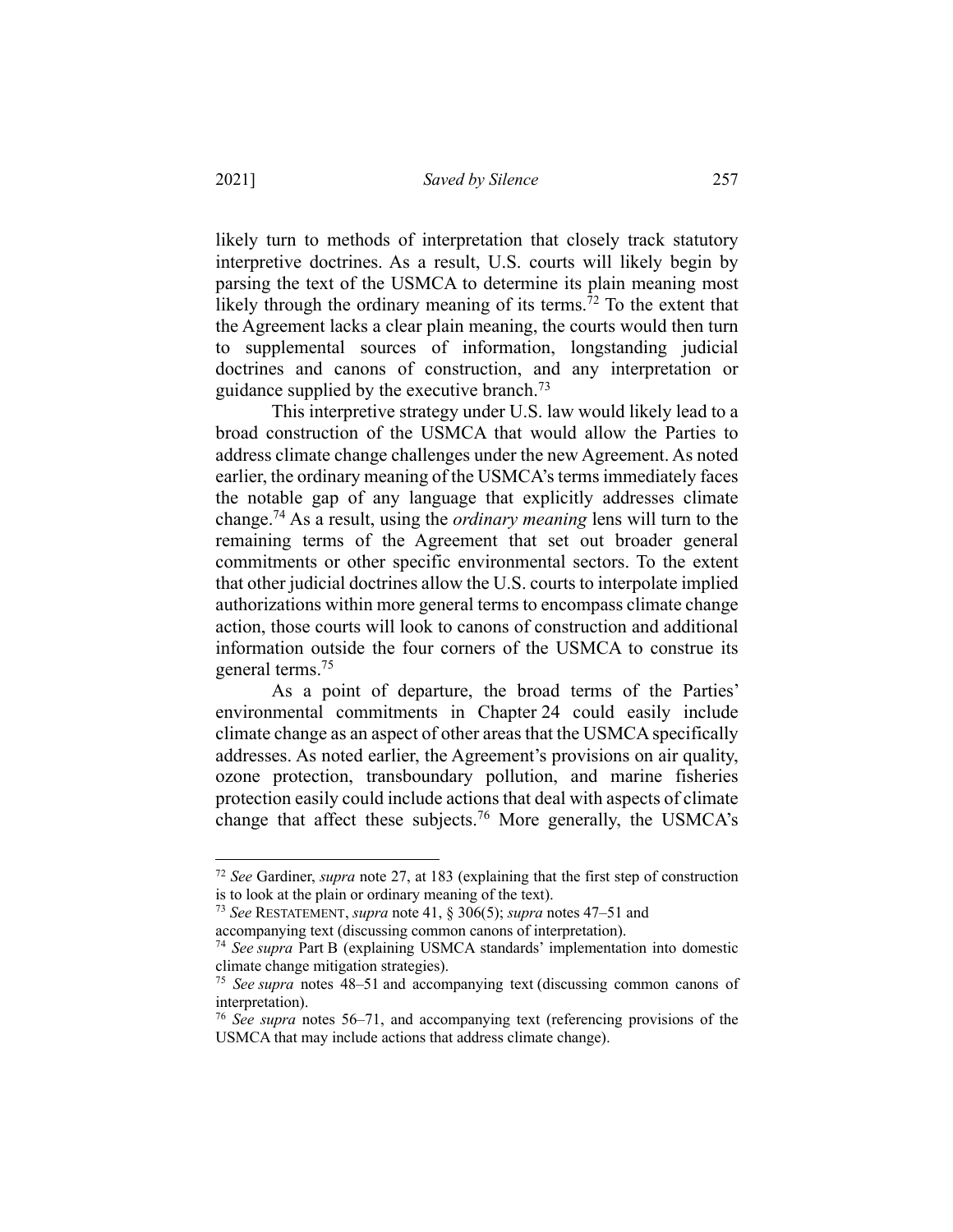broad goals for the scope and objectives of promoting mutually supportive trade and environmental policies, providing high levels of environmental protection, and effective enforcement of environmental laws would also potentially support a broad reading that included climate change action.<sup>77</sup> The Agreement's sweeping definition of "environmental law" also could include climate change because it expressly includes "a statute or regulation" of a Party whose "primary purpose" is "the protection of the environment, or the prevention of a danger to human life or health," through emissions controls, environmentally hazardous substance controls, and the protection or conservation of wild flora or fauna.78

This interpretation would nonetheless face challenges. Most notably, a court would likely observe that the lack of climate change terms in the USMCA results from congressional direction that trade accords should not include provisions that regulate greenhouse gas emissions.<sup>79</sup> In particular, U.S. canons of construction emphasize judicial constraint and prudence when faced with statutory silence or lack of clear statements. For example, the longstanding canon of *expressio unius* would typically construe the absence of an item from a delineated statutory list of covered topics as a sign of legislative intent to exclude the omitted item from coverage under the statute. $80$ Under this light, the Parties' failure to include climate change among the constellation of other detailed environmental articles arguably reflects their desire to exclude climate concerns from coverage under the USMCA.

In addition, other canons—including the canon of extraterritorial application—could lead federal courts to reject

<sup>77</sup> *See* USMCA, *supra* note 1, arts. 24.2–24.4 (recognizing the importance of the environment in sustainable trade practices, sovereignty in domestic protection of environment, and protection of domestic environmental laws in the context of sustainable trade agreements).

<sup>78</sup> *Id.* art. 24.1.

<sup>79</sup> Bipartisan Congressional Trade Priorities and Accountability, 19 U.S.C. § 4201(a)(15); TRADE AND ENV'T POL'Y ADVISORY COMM., *North American Free Trade Agreement 2018* 1, 11 (Sept. 27, 2018) https://ustr.gov/sites/default/files/files /agreements/FTA/AdvisoryCommitteeReports/Trade%20and%20Environment%20 Policy%20Advisory%20Committee%20%28TEPAC%29.pdf.

<sup>80</sup> Gardiner, *supra* note 27, at 262 (explaining the *expressio unius* rule of construction).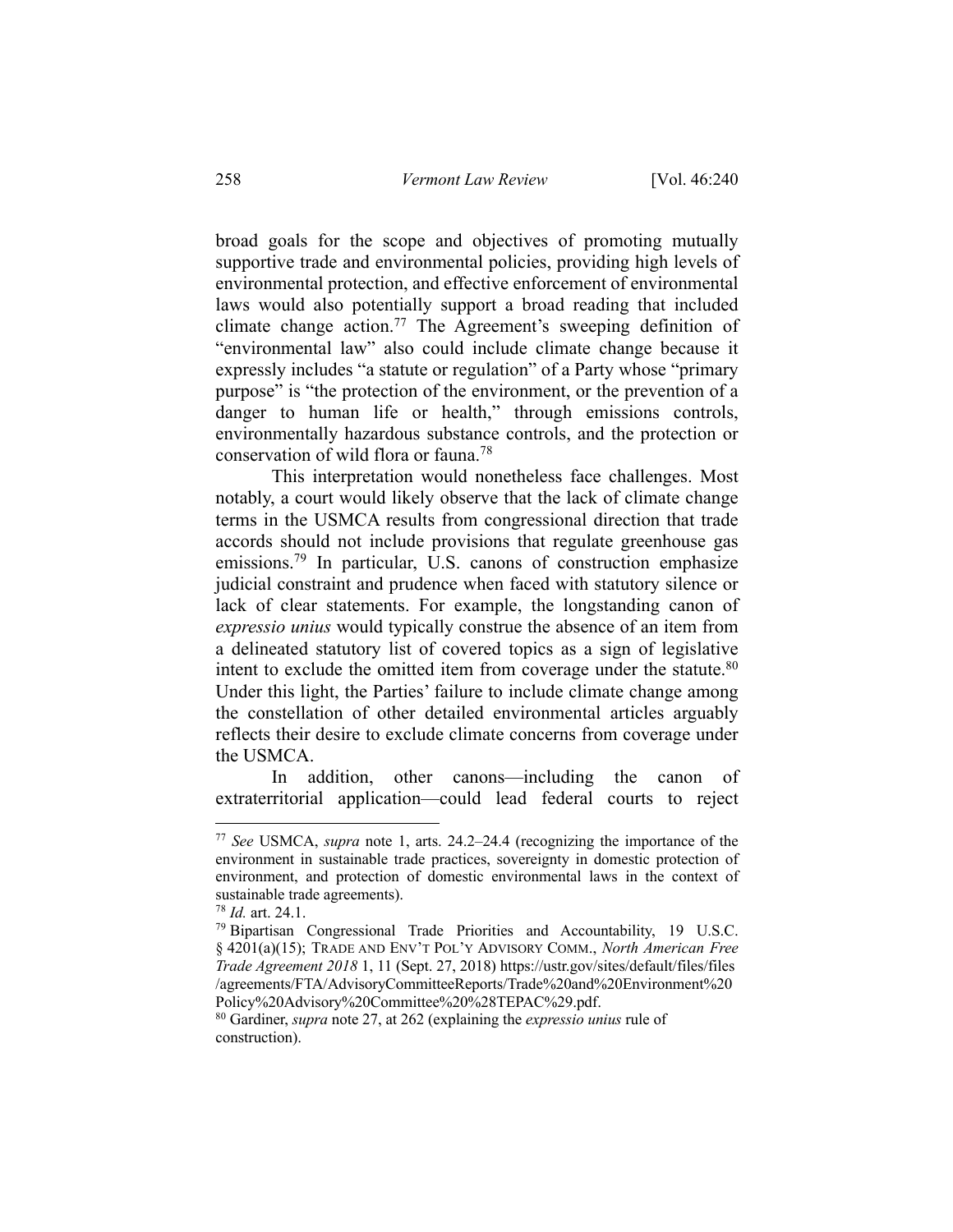application of U.S. laws outside the United States or in a manner that implicates foreign interests or jurisdictions without a clear directive from Congress.81 For example, in its recent ruling in *Nestle USA, Inc. v. Doe*, the U.S. Supreme Court interpreted the Alien Torts Act narrowly to exclude from its coverage foreign litigant claims of alleged violations of international law that took place outside the United States.<sup>82</sup> Under this framing, a U.S. court might find a special need for judicial prudence and deference when proffered a treaty interpretation that expands its scope through the interpolation of implied subjects and terms.

Even so, other context surrounding the USMCA and its implementing statute could support a broad judicial construction under U.S. law that could encompass climate change. These indicia of context could take several forms. First, a U.S. court could look to the terms of the USMCA Implementation Act and its accompanying legislative history. $83$  The Implementation Act contains no express prohibition of climate change considerations; like the USMCA itself, its broad language offers similar pathways to address climate change through general clauses and sector-specific commitments.<sup>84</sup> As several congressional members noted during its passage, the USMCA and its domestic Implementation Act provide a *floor*, not a ceiling, on the ability of the Parties to address environmental concerns, including climate change.<sup>85</sup> During the debate and passage of the Implementation Act, President Trump's written commitment and support, as well as his statement upon signing the legislation, also emphasized the enhanced

<sup>&</sup>lt;sup>81</sup> *See id.*<br><sup>82</sup> Nestle USA, Inc. v. Doe, 141 S. Ct 1931, 1940 (2021).

<sup>&</sup>lt;sup>83</sup> See generally Implementation Act, *supra* note 52, at §§ 4501–4732. "The purpose of this Act is to approve and implement the Agreement between the United States of America, the United Mexican States, and Canada entered into under the authority of section 103(b) of the Bipartisan Congressional Trade Priorities and Accountability Act of 2015 (19 U.S.C. 4202(b))."

<sup>84</sup> *See* Implementation Act, *supra* note 52, §§ 4701–4717 (describing environmental monitoring and enforcement requirements in the United States to comply with USMCA).

<sup>&</sup>lt;sup>85</sup> House Report; floor statements. United States-Mexico-Canada Agreement Implementation Act: Hearing before House of Representatives, 117 Cong. (2019) (statement of Jimmy Panetta) https://www.congress.gov/116/crec/2019/12/19/CRE C-2019-12-19-pt1-PgH12221.pdf.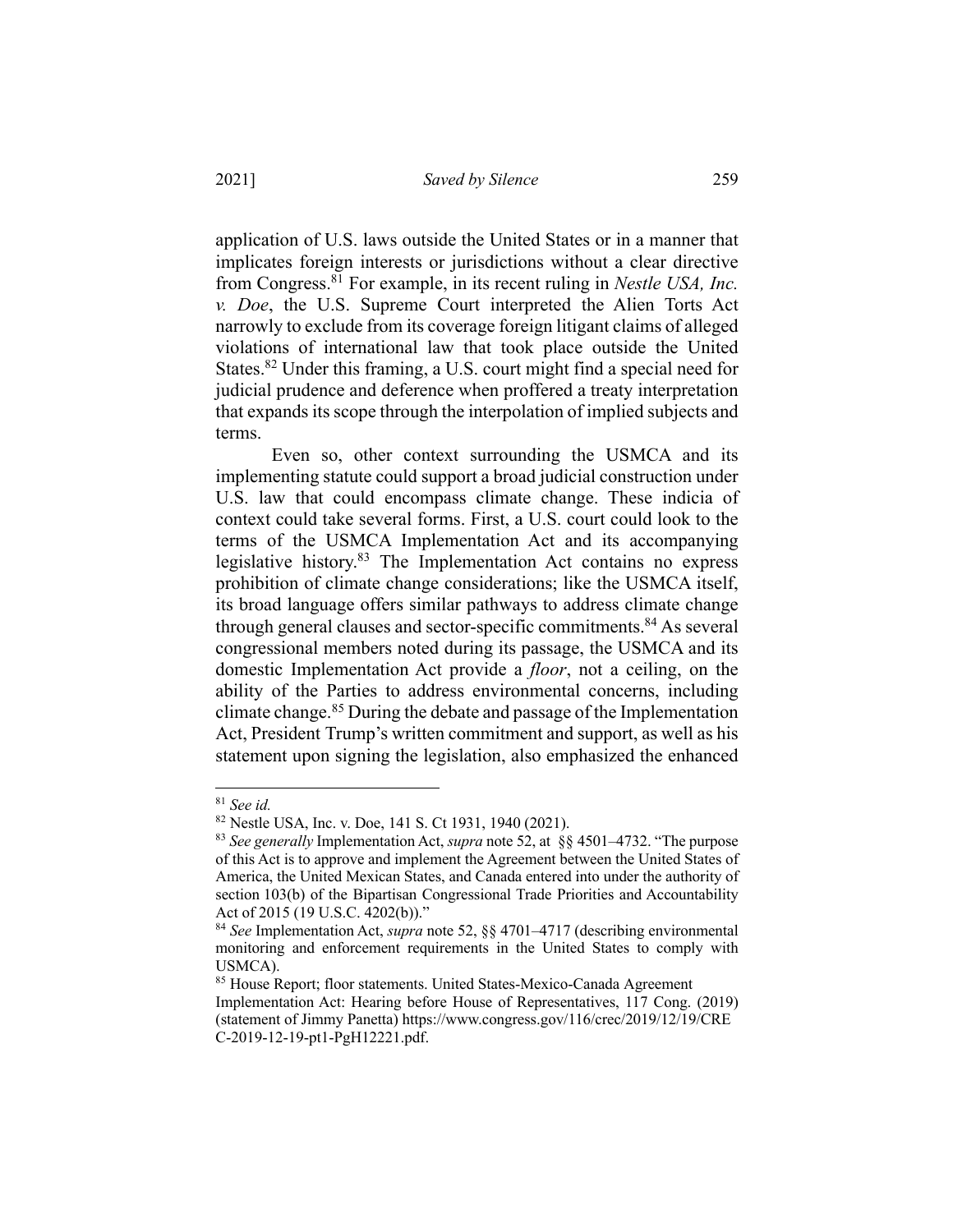environmental protections offered by the USMCA without noting any exclusion for climate change issues.<sup>86</sup>

The judiciary may also extend the breadth of the USMCA Implementation Act's terms if the Biden Administration advocates a broad reading in future litigation. As noted earlier, the federal courts have generally deferred to executive interpretation of international commitments and treaties. While this deference does not automatically extend to domestic legislation that implements international commitments, the courts have noted factors such as comity and foreign relations separation-of-powers concerns when interpreting domestic statutes that incorporate customary international law norms. While the executive and legislative branches may dispute which branch should command primary deference from the judiciary, both branches concur that their interpretations should command at least some degree of judicial respect.87 Under this framework, if the Biden Administration urged a federal court to adopt a broad interpretation of the USMCA Implementation Act that would allow coordinated actions by the Parties on climate change concerns (or provided some protection against trade challenges to Party action combatting climate change), a federal court might grant the request on grounds of separation of powers and judicial competence.

As a final note, interpretation of the USMCA, the ECA, and the USMCA Implementation Act might reflect a quirk of timing. At the time of its entry into the USMCA, the United States remained a Party

<sup>86</sup> Gerhard Peters & John T. Woolley, *Statement of Administration Policy: H.R. 5430 – United States-Mexico-Canada Agreement Implementation Act*, THE AM.

PRESIDENCY PROJECT (Dec. 18, 2019), https://www.presidency.ucsb.edu/document s/statement-administration-policy-hr-5430-united-states-mexico-canada-agreement (noting only that the USMCA "substantially enhances protections for workers and the environment and includes strong new mechanisms to ensure those provisions are enforced").

 $87$  For example, when the executive branch has changed its legal interpretation of the terms in an executive-congressional agreement, Congress has contended that the reinterpretation should require updated congressional assent. This stance, urged by then-Senator Biden in response to reinterpretations of arms control treaty terms, is now known as the Biden Doctrine. Despite this dispute over the primary between Congress and the White House on interpreting terms in international commitments, notably both branches would insist that the judiciary should defer to the prevailing construction.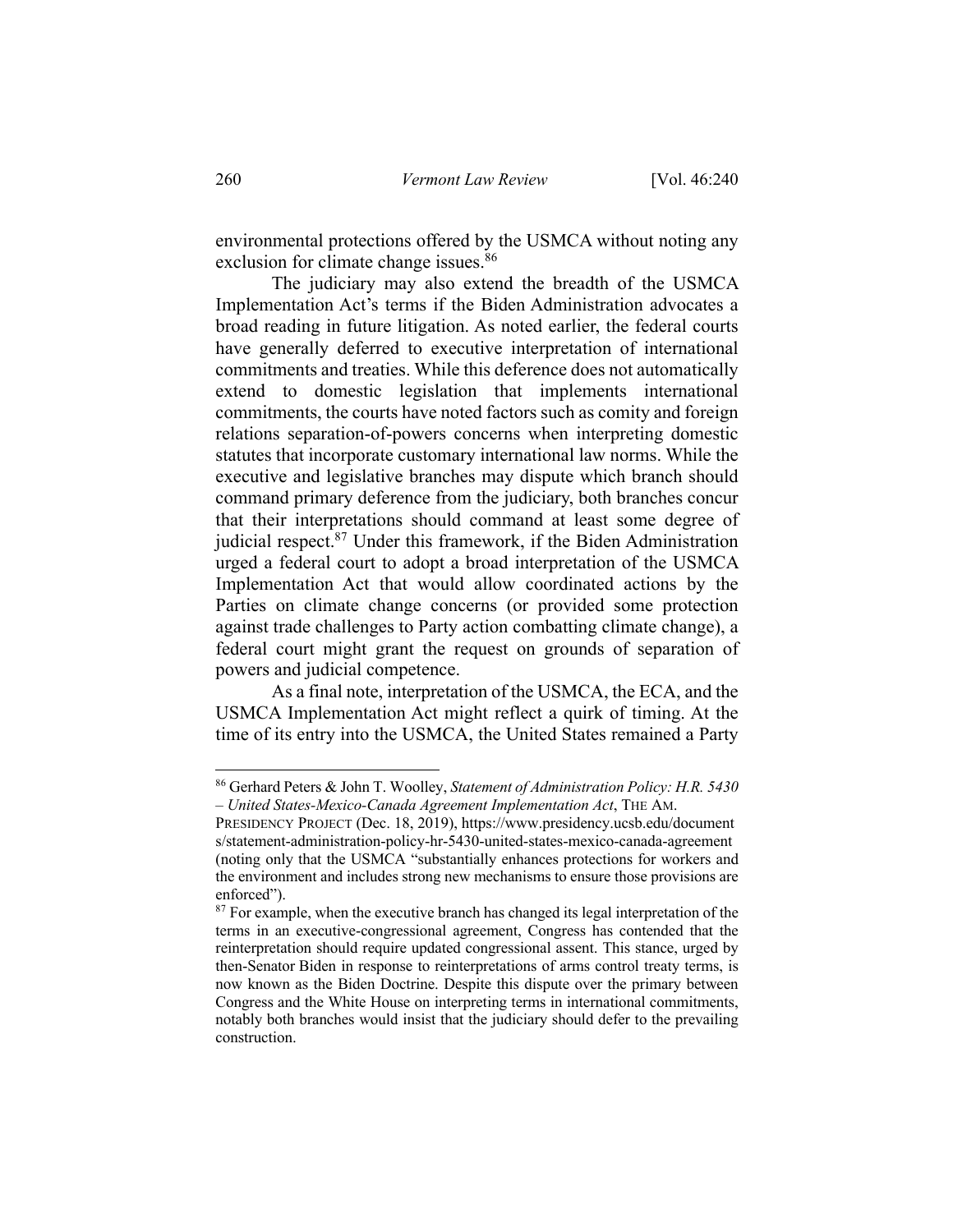to the Paris Agreement under the U.N. Framework Convention on Climate Change (UNFCCC). While President Trump had previously notified the UNFCCC that the United States intended to withdraw from the Paris Agreement, that notification only triggered a one-year waiting period prior to the withdrawal.<sup>88</sup> As a result, when President Biden assumed office in 2021, one of his first actions revoked the prior attempt to withdraw from the Paris Agreement.<sup>89</sup> As a result, at the time the United States ratified the USMCA, it remained a party to the Paris Agreement and its commitments to reduce climate disruptions. While the USMCA pointedly did not include the Paris Agreement in its list of multilateral environmental agreements (MEAs), the express commitment by the United States to comply with its obligations under other MEAs and harmonize those commitments with the USMCA provides important context in support of a broad interpretation of both the USMCA and its domestic implementation within the United States.

### IV. PRACTICAL CONSEQUENCES FOR ADDRESSING CLIMATE CHANGE CLAIMS UNDER THE USMCA

A broad construction of the USMCA to allow climate action would have several practical consequences. The most important implication lies in its flexibility to allow individual action by one of the Parties to address climate change without allegations of unfair trade practice. This risk is not illusory; similar domestic efforts to reduce greenhouse gas emissions have led to allegations of discriminatory trade practices and expropriations. A broader interpretation of the USMCA that allowed Parties to raise climate change concerns might enable permit actions without fear of invoking the USMCA's disputeresolution processes. Efforts to spur collective action would not raise objections that the Agreement excludes climate concerns.<sup>90</sup>

<sup>88</sup> Emily Holden, *Trump Begins Year-Long Process to Formally Exit Paris Climate Agreement*, THE GUARDIAN (Nov. 4, 2019), https://www.theguardian.com/usnews/2019/nov/04/donald-trump-climate-crisis-exit-paris-agreement.

<sup>&</sup>lt;sup>89</sup> The United States formally rejoined the Paris Agreement on Feb. 19, 2021. Anthony J. Blinken, *Press Statement: The United States Officially Rejoins the Paris Agreement*, U.S. DEP'T OF STATE (Feb. 19, 2021), https://www.state.gov/the-unitedstates-officially-rejoins-the-paris-agreement/.

<sup>90</sup> James McBride et al., *WHAT'S NEXT FOR THE TRANS-PACIFIC PARTNERSHIP (TPP)?*,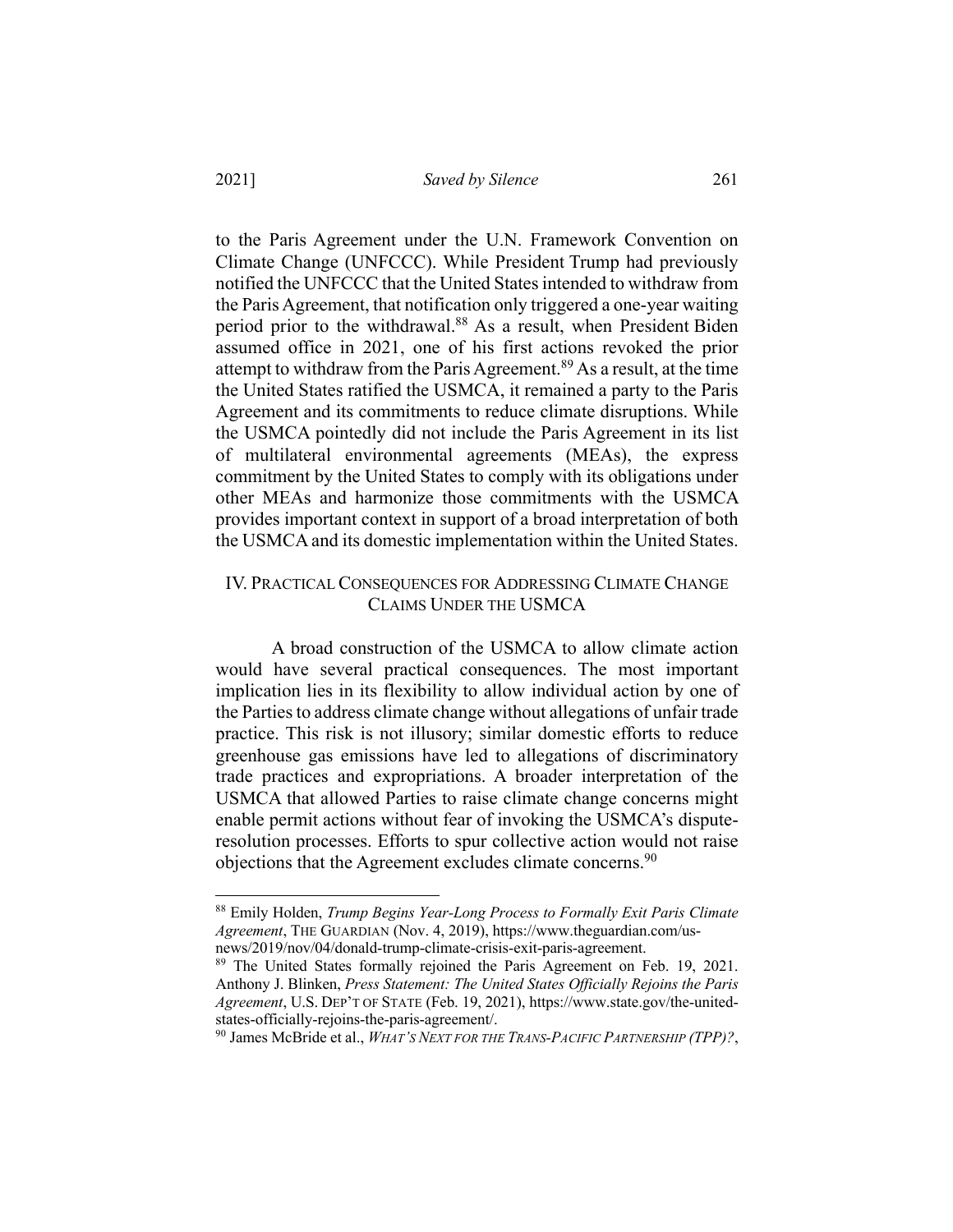A climate-friendly construction of the USMCA would also grant broader flexibility for unilateral action by one of the Parties to expand their commitments under the Agreement. For example, if one of the Parties sought to add the Paris Agreement to their list of MEAs, that would trigger concurrent obligations to comply under the USMCA. An open construction of the USMCA would forestall challenges to expanding its coverage of MEAs to include current and future climate accords. Under this approach, for example, the United States could simply notify the other Parties that it had added the Paris Agreement to its MEA annex list because of its re-entry into the climate agreement.

This broad interpretation of the USMCA and the new ECA also accords with the CEC's past proactive approach to climate issues under the NAAEC. Despite NAFTA's and the NAAEC's lack of express language on climate change commitments (unsurprisingly, given their vintage), the CEC has explicitly tackled climate change issues in its planning and research efforts. The CEC Council's session in 2021 focused on climate change and environmental justice solutions for North America,<sup>91</sup> and its 2021 Operational Plan commits the CEC to "becoming an even stronger international model to address environmental concerns in the context of liberalized trade in North America  $\dots$ <sup>92</sup>. In earlier efforts, the CEC undertook a long-term assessment of the use of marine and estuarine carbon sinks as a strategy to aid adaptation in marine protected areas and to reduce climate change impacts.93 Climate change has also figured prominently in petitions to develop factual records before the CEC's SEM Unit. While many of these petitions did not ultimately lead to the development of

Council on Foreign Relations: Backgrounder (Sept. 20, 2021, 4:22 PM), https://ww w.cfr.org/backgrounder/what-trans-pacific-partnership-tpp.

<sup>&</sup>lt;sup>91</sup> Climate Change and Environmental Justice Solutions for North America: Commission for Environmental Cooperation Council Session Chair Summary, (Sept. 9–10, 2021) http://www.cec.org/files/documents/chair-summary-of-the-twenty-

eighth-regular-session-of-the-cec-council.pdf.<br><sup>92</sup> Commission for Environmental Cooperation, *2021 Operational Plan* 2, http://w<br>ww.cec.org/files/documents/operational plans/operational-plan 2021.pdf.

<sup>&</sup>lt;sup>93</sup> North American Blue Carbon, 2021, COMM'N FOR ENV'T COOP., http://www.cec .org/north-american-environmental-atlas/north-american-blue-carbon-2021/ (last visited Dec. 13, 2021).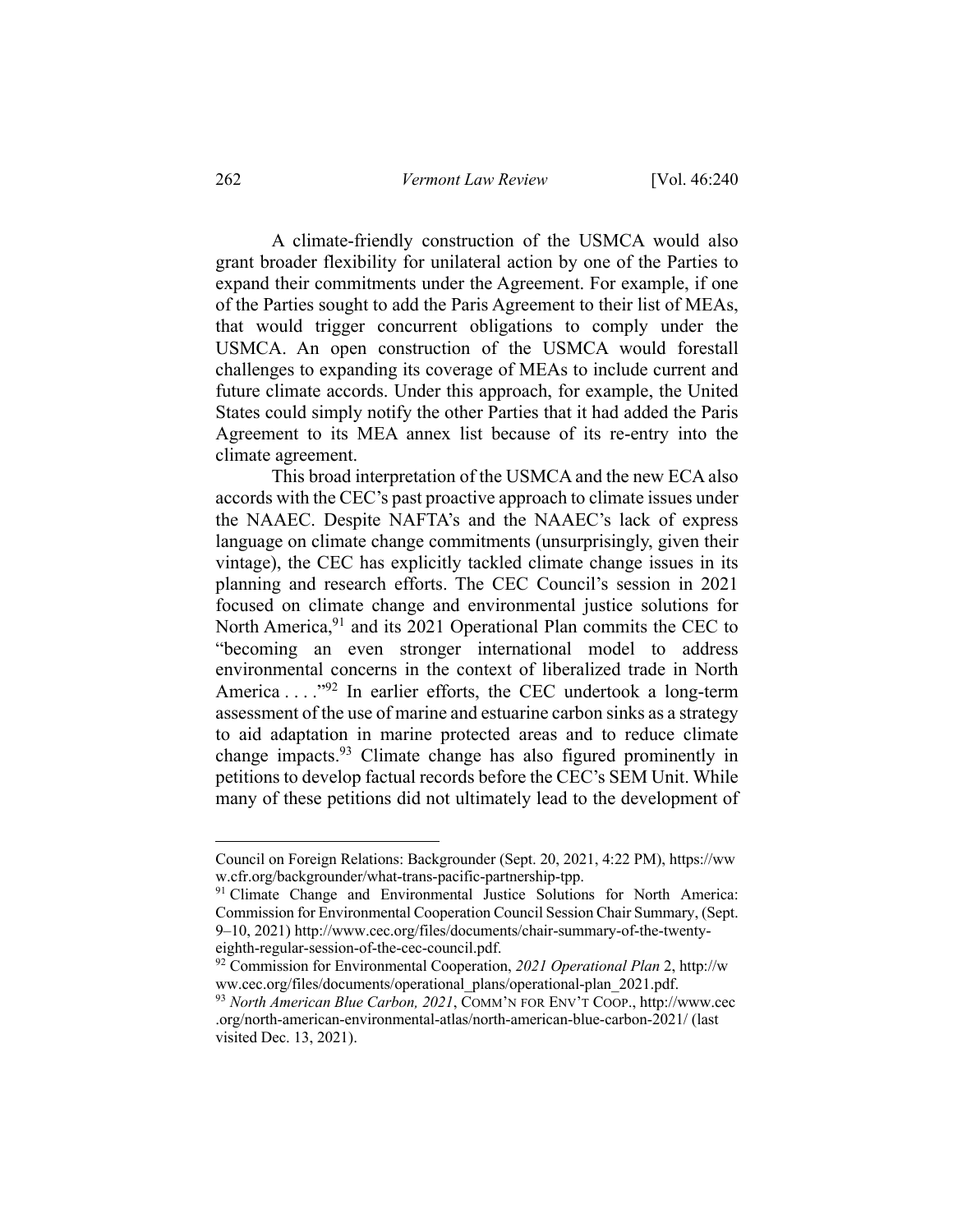full factual records, they have allowed the SEM Unit to address climate change concerns in a variety of procedural and jurisdictional statements in the form of a "shadow docket."<sup>94</sup>

A broad interpretation would also confirm that the SEM process can address alleged failures by Parties to enforce their environmental laws on issues related to climate change. Under this approach, a Party or private citizen could invoke the revitalized SEM process under the USMCA to claim that a Party's inaction on enforcing its environmental laws to address climate change violates the Party's commitments under the USMCA and the new ECA. While this tactic cannot, by definition, result in an affirmative finding by the SEM Unit that a Party has failed to enforce its own environmental laws, it could generate an official factual record which could provide important legal and political momentum towards a more protective environmental policy.

A final, and most important, practical implication of a climatefriendly reading of the USMCA lies in the possible rare conjunction of climate policies among all three Parties. Because of shifting electoral politics among each nation, the USMCA parties have rarely, if ever, enjoyed a period where all three national administrations sought to aggressively pursue climate change goals. For example, while the current administrations in Canada and the United States have adopted active climate change policies, Mexico's President Andres Manuel López Obrador has pursued populist policies that place a lower priority on climate actions that might impose costs on the lower and middle economic classes of Mexico.<sup>95</sup> If the USMCA's existing terms can include climate concerns, however, the three Parties could easily agree to formalize their climate commitments either

<sup>94</sup> CTR. FOR BIOLOGICAL DIVERSITY, *Protection of Polar Bears*, COMM'N FOR ENV'T COOP. (June 5, 2014), http://www5.cec.org/sem-submissions/protection-polar-bears; ENV'T DEFENCE CAN. ET AL., *Alberta Tailings Ponds II*, COMM'N FOR ENV'T COOP (June 6, 2020), http://www5.cec.org/sem-submissions/alberta-tailings-ponds-ii; FRIENDS OF THE EARTH ET AL., *Coal-Fired Power Plants*, COMM'N FOR ENV'T COOP (June 26, 2014), http://www5.cec.org/sem-submissions/coal-fired-power-plants. 95 Amy Stillman & Max De Haldevang, *Energy Protectionism in Mexico Has Made Climate the Victim*, BLOOMBERG GREEN (Jan. 9, 2021) https://www.bloomberg.com /news/articles/2021-01-09/energy-protectionism-in-mexico-has-made-climate-thevictim.